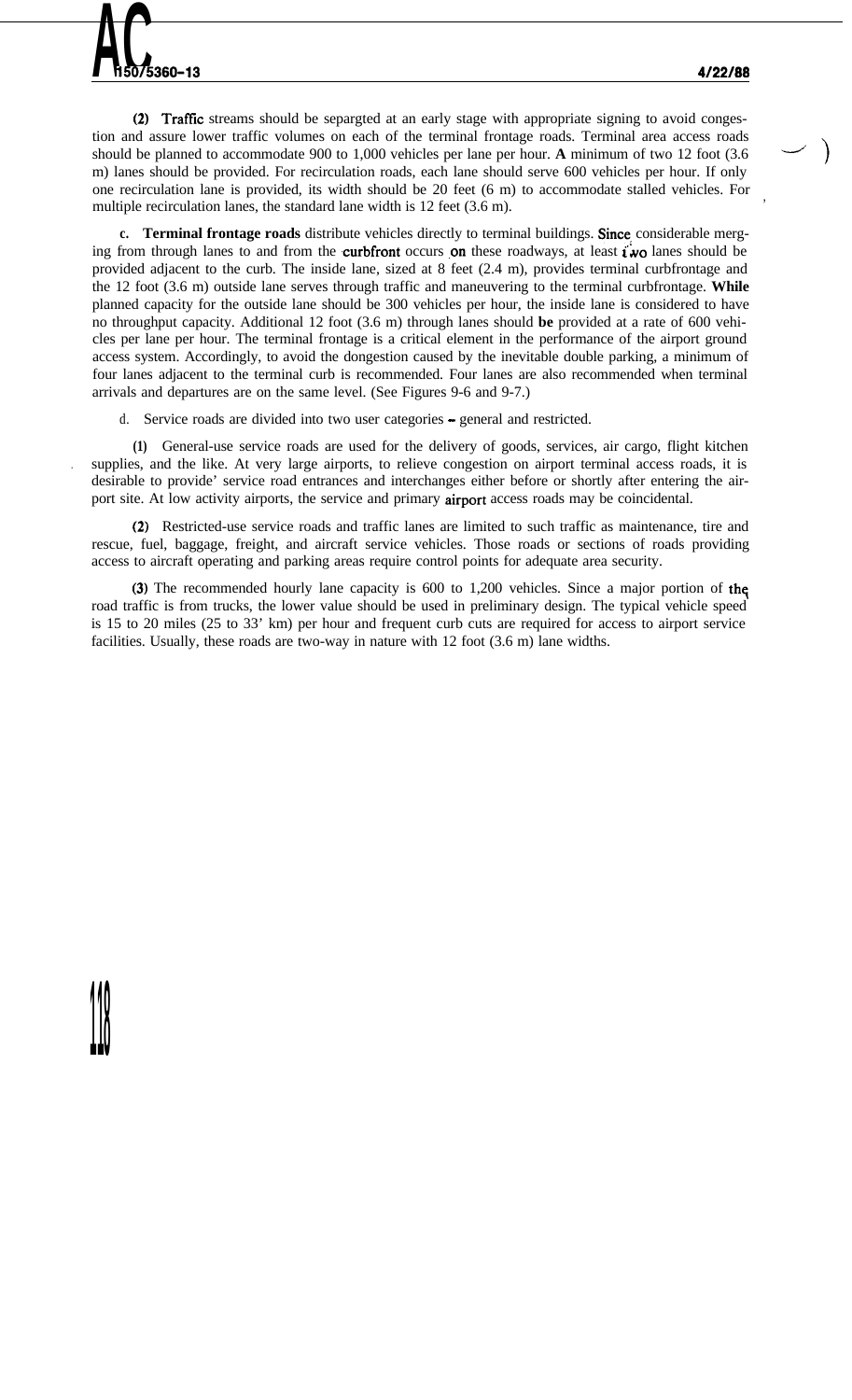

**119**



**Enplaning Curb**



**Figure 9-6. Terminal Curb Areas**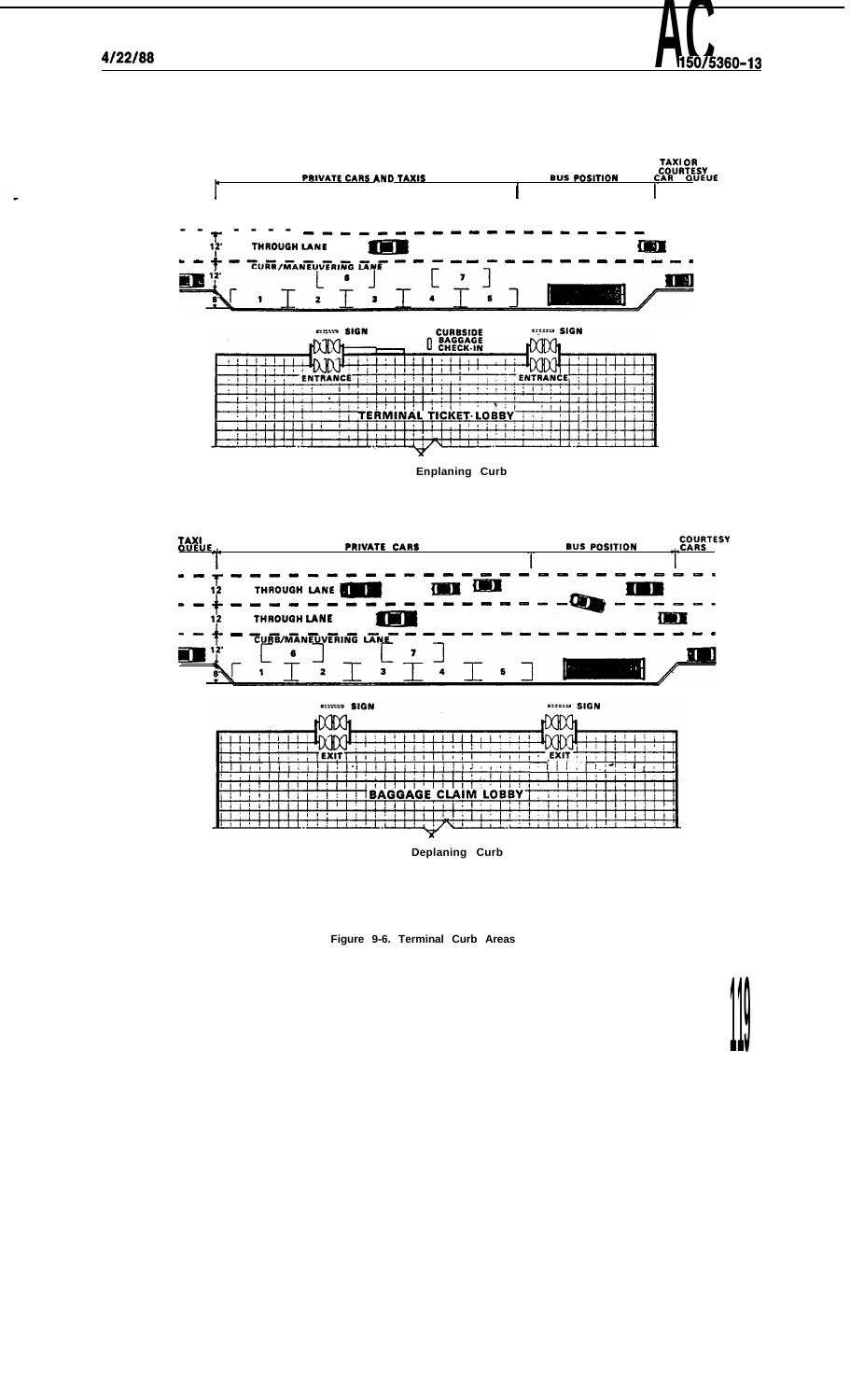**ACCES**<br>150/5360-13 4/22/88

 $\left( \right)$ 





**150. TERMINAL CURB AREAS.** Curb areas are required at terminals for loading and unloading of passengers and their baggage.

a. Curbfrontage. The roadway area adjacent to the curb area is discussed in paragraph 149c. 'The length of curb to be provided is related to the mix of vehicle types and expected curb dwell time. Table 9-l shows typical curb dwell times and required vehicle slot lengths for different types of vehicles. It should be noted that, in the case of deplaning passengers, larger volumes of passengers, baggage, and ground transportation requirements peak over shorter periods of time. Strict policing is highly effective in optimizing the vehicle curb slot occupancy rate.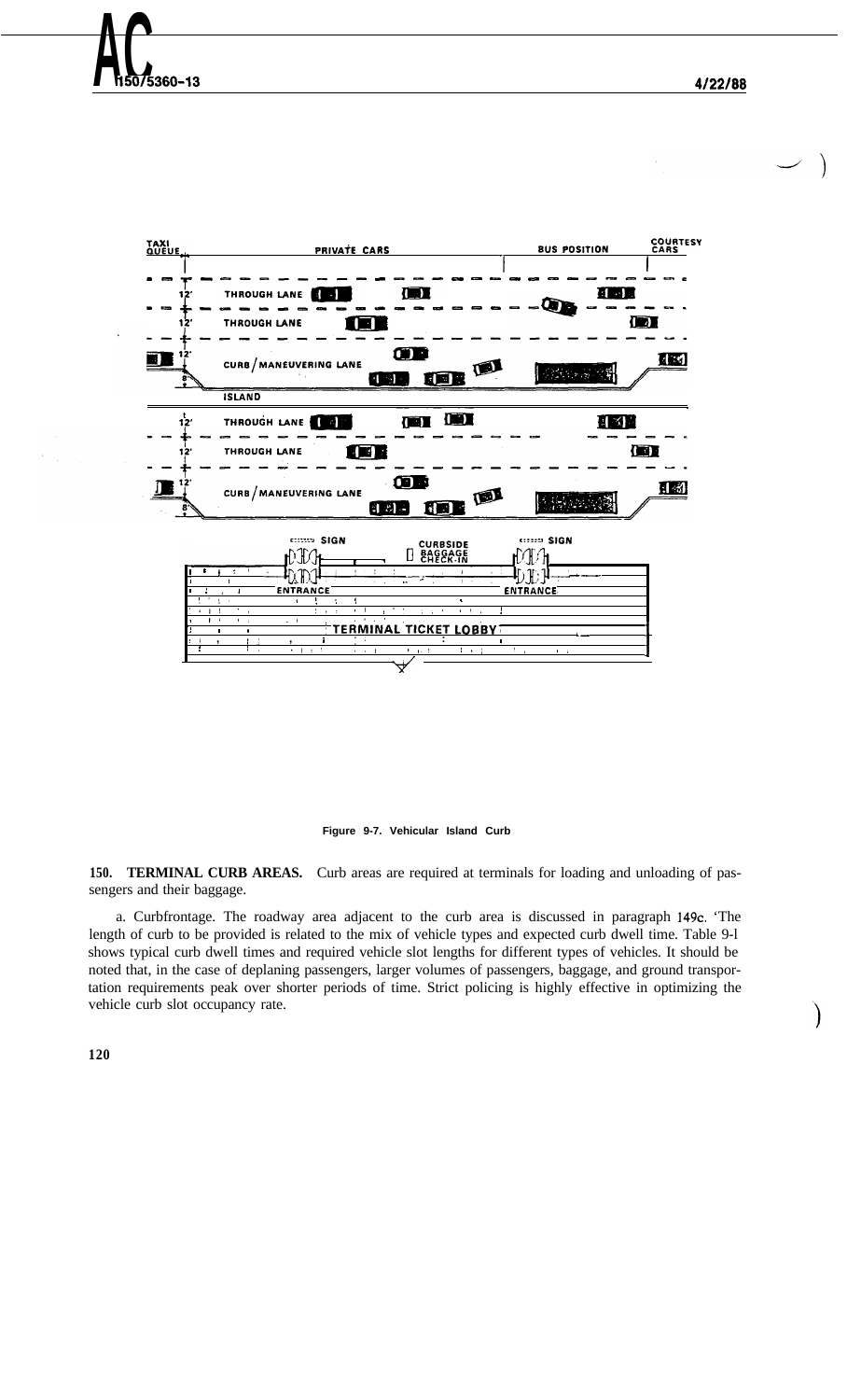|                                                        |                                                                                 | Curb Dwell Time (Minutes)                                                        | Vehicle Slot Length                                        |
|--------------------------------------------------------|---------------------------------------------------------------------------------|----------------------------------------------------------------------------------|------------------------------------------------------------|
| Vehicle                                                | Enplane                                                                         | Deplane                                                                          | (Feet/Meters)                                              |
| Private Auto<br>Rental Car<br>Taxi<br>Limousine<br>bus | 1.0 to $3.0$<br>1.0 to $3.0$<br>1.0 to $2.0$<br>2.0 to 4.0<br><b>2.0</b> to 5.0 | 2.0 to 4.0<br>2.0 to 4.0<br>1.0 to $3.0$<br><b>2.0</b> to $5.0$<br>5.0 to $10.0$ | 25.0/7.5<br>25.0/7.5<br>20.0/6.0<br>35.0/10.5<br>50.0/15.0 |
|                                                        |                                                                                 |                                                                                  |                                                            |

**Table 9-j. Typical Curbfrontage Dwell Times and Vehicle Slot Lengths**

**b. Sidewalk Platforms.** Sidewalk platforms are located immediately adjacent to curb/maneuvering lanes and terminal building entrances and exits to provide passenger walkways and safety areas for loading and unloading of vehicles.

**(1)** At high activity airports, traffic curb islands are often provided to increase the curb area and, in some cases, to segregate different types of ground transportation vehicles. Airports with relatively low passenger levels may be able to accommodate both enplaning and deplaning passengers from one curb face.

(2) Generally, the curb area is divided functionally into enplaning and deplaning curbs. It is separated physically, either horizontally at each end of the terminal building or vertically by means of structural vehicular ramps (see paragraph 36c).

(3) With a one level operation, the deplaning curb is located at the far end of the terminal with respect to approaching vehicular traffic. **In** the case of vertical separation, deplaning is on the lower level. Such separation minimizes the congestion which will result if opposing flows and volumes of persons, baggage, and ground vehicles are concentrated in the same curb area.

(4) At most terminals, specific curb areas are designated for buses, limousines, courtesy cars, and taxi queues. These designated areas should be located at reasonable distances from terminal exits to reduce congestion. Overhead coverings are desirable to protect disembarking passengers from inclement weather.

**c. Curbside Baggage Check-in.** Curbside baggage check-in permits baggage to be checked directly to the appropriate airline flight. The area which accommodates this service normally requires space for a baggage check-in desk (usually portable), baggage handtrucks, and **a** baggage conveyor or belt. Baggage may be either taken by handtruck to the ticket counter or transported directly by an adjacent conveyor belt to the outbound baggage room. The system used is economically related to passenger activity volumes, manpower, and installation cost. Terminal plans should consider design provisions to facilitate both present and future conveyor installations.

**d. , Terminal Entryways.** Terminal entrances should be located at enplaning curb areas and open directly into airline ticket counter lobbies. Similarly, terminal exits should be located in close proximity to baggage claim facilities and open to deplaning curbs. Automatic doors are highly recommended for: passenger baggage carrying convenience; as a weather buffer; and to increase the efficiency of passenger movement in energy conservation measures.

**e. Pedestrian Crossings and Walkways.** Pedestrian crossings and walkways from terminal curbs to island platforms and parking facilities should be well marked. At high activity locations, consideration should be given to traffic-controlled crosswalks or, preferably, to grade separation by means of overpasses and tunnels.

**151. PUBLIC PARKING FACILITIES.** Surveys at some major airports in the United States indicate that from 40 to 85 percent of the originating passengers arrive in private automobiles. Consequently, adequate public parking facilities are essential to good terminal design. Some general guidelines and recommendations for designing these facilities are discussed in succeeding paragraphs.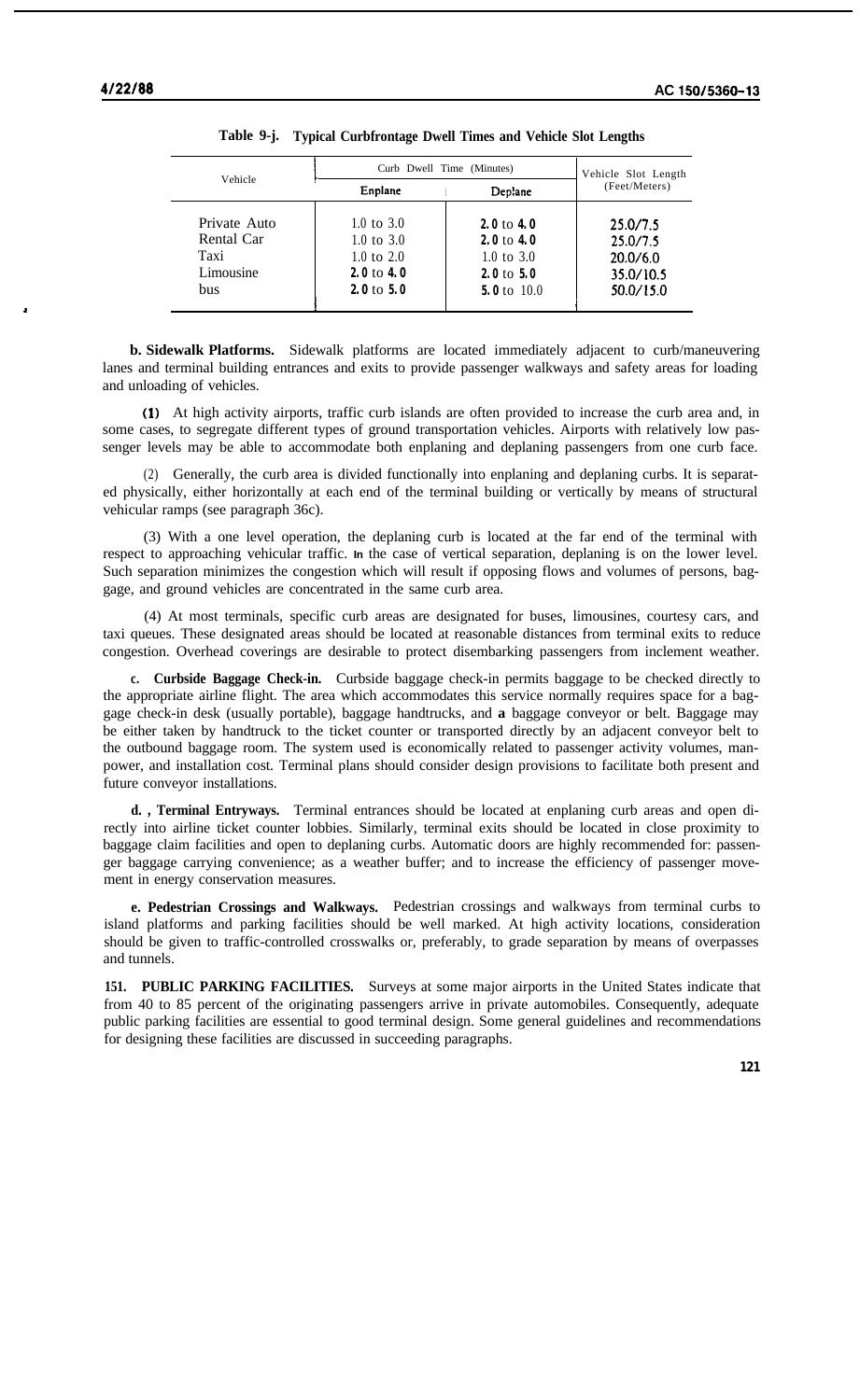#### AC 150/5360-13 CIIG 1 1/19/94

-<br>- )-

 $\left( \frac{1}{2} \right)$ 

r

**a. Locations.** Public parking lots should be located to limit walking distances from parked automobiles to terminals to no more than 1,000 feet (300 m). At larger airports, large volume parking needs may require provision of remote parking facilities served by shuttle bus or people mover systems.

**b. Sizing.** The number of public parking spaces available per million originating pnssengers varies between airports, particularly at airports with over 1.5 million originations. The range at existing airports may vary from under 1,000 to as high as 3,300 parking spaces per million originations. Another methodology provides parking spaces for I.5 times the number of peak hour passcngcrs. Figure 9-8, presents a range of parking spaces for 100,000 to 4,000,OOO originating passcngcrs at a sample of airports. A better way for cstimatingparkingneeds is through a simulation based on existingparkingchnractcristicsand forecasted future needs. While simulation is cxpcnsivc and time consuming, it can be justified where expansion space is severely limited or the cost of additional spaces is very high. A rule-of-thumb suggests an increase of 15 percent in the number of estimated parking spaces to minimize the amount of time required to find a parking space. In developing a parking lot plan, approximately350 to 400 sq. ft. (31.5 to 36.0 m'), including lanes, should be allowed for each parked automobile. This is the cquivnlcnt of 109 to 124 parked cars per acre (269 to 306 per hectare) for on-grade parking.



SOURCE: TRB SPECIAL REPORT 215

Figure 9-8. Estimated Requirements for Public Parking at U.S. Airports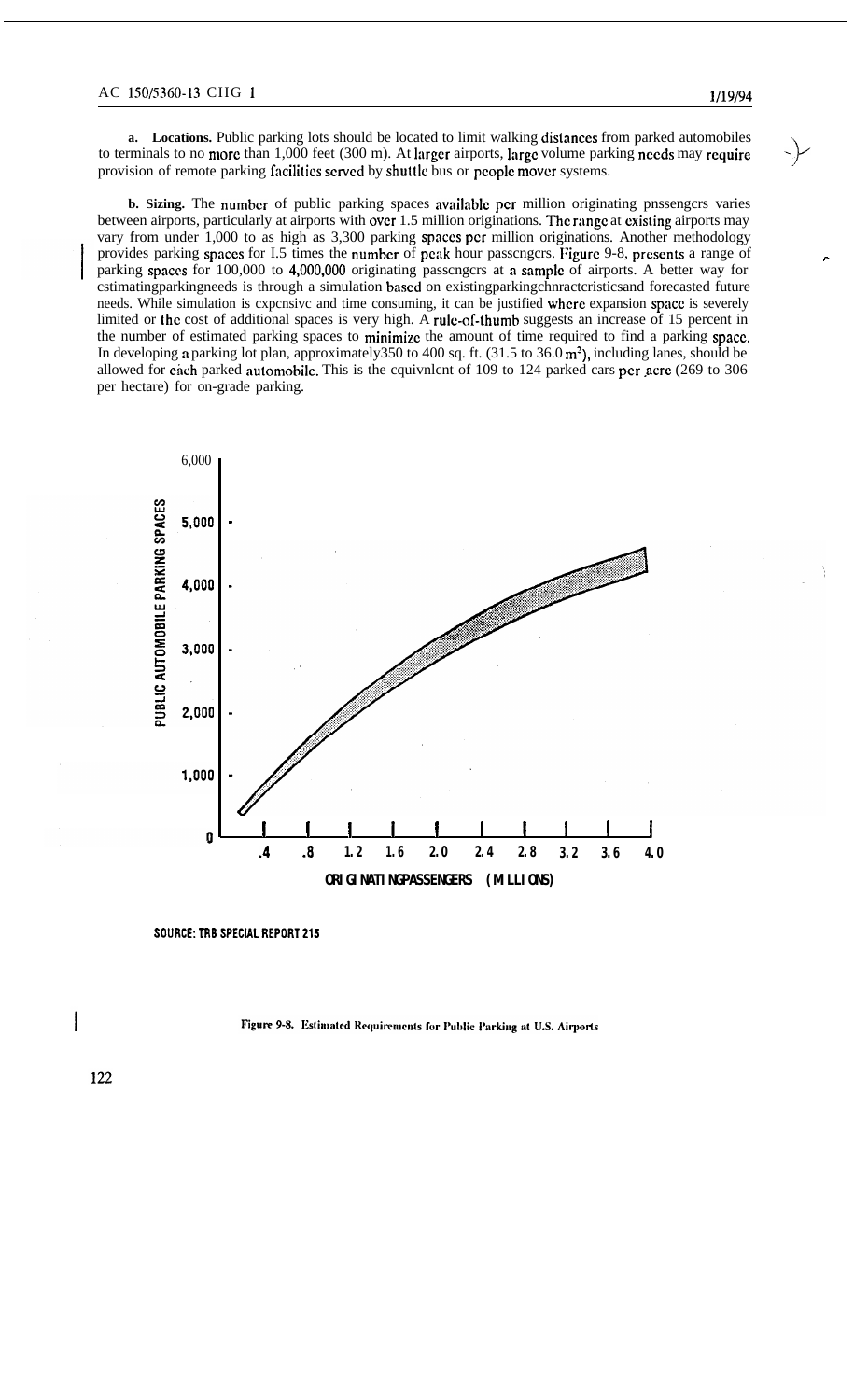\_

-

c. Short-Term Versus Long-Term Parking. The gencrally accepted definition for short-term parking is anything less than three hours. Approximately 70 to 85 percent of all parking lot users are short-term parkers, mainly greeters and well-wishers. However, this amounts to full time use of only 20 to 30 percent of the total parking requirements. Long-term parkers, the remaining 15 to 30 percent of parking lot users, are almost all travelers and occupy 70 to 80 percent of the available parking spaces. Through actual surveys and analysis of parking stubs conducted over several consecutive days, utilization charts can be developed showing vehicle volumes and length of stay. Short-term parking is usually provided nearest the terminal, since its turnover rate is often at lcast three times that of long-term lots. Short-term rates are high to discourage long-term parkers from clogging close in lots. A rule-of-thumb suggests that separate short and long-term parking should be provided when the total annual passenger volume exceeds the 150,000 to 200,000 range.

**d. Parking Lot Entrances and Exits.** Parking lot entrances and exits can easily become points of congestion. This congestion can be minimized by providing appropriate ticket dispensing and fee collection facilities and queuing lnncs to reduce vehicle interference with access roads and parking lot circulation. Entrance and exit points should bc clearly identified and sufficiently separated to avoid confusion. The total in and out airport parking lot flow can approach 25 percent of capacity in peak periods. While automatic ticket dispensers can process up to 400 vehicles per hour, a design capacity of 240 is recommcndcd. At least two ticket dispensingmachinespcr entrance should be provided to permit equipment maintenanccwithout severely restricting parking operations. Attendant parking fee collection booths can process 120 to 150 vchicles hourly with variable fee parking and about 250 vehicles per hour with a flat fee. One collection position should be provided per 105 vehicles hourly in manual mode and one position per 185 vchiclcs per hour in a computerized operation.

**e. Circulation.** Counter-clockwise circulation within the parking lot is usually preferable and one-way traffic control is recommcndcd to minimize congestion and hazards. Aisle widths should be generous and parking stalls clearly marked. The layout should be designed to minimize the number of turns and both vehicular and pedestrian travel distnnccs. Parking lot aisles should be laid out in the direction of pedestrian-parker destination. Pcrpcndicular parking is frcqucntly used, since it permits parking from each side of the aisle and maximizes the number of stalls in a given area. However, parking stall layout mainly depends on the area's shnpc and, to a lcsscr cxtcnt, on local parking habits.

**f. Parking Structures.** Multilcvclparking structures arc used at high activity airports, albeit with higher construction costs, to incrcnsc the number of parking slots in a given arca and to reduce walking distances. This parking arrangcmcnt also furnishes users with protection from inclement wcathcr.

**152. EMPLOYEE AND TENANT PARKING.** Surveys show that approximately 90 percent of airport employees travel to work in private automobiles. Due to the variation among airports for aircraft maintenance, air cargo, and other servicing activities, a consistent relationship between numbers or employees and passengers has not been established. The number of employee/tenant parking spaces should be obtained by surveying airport management and tcrminnl tenants. Employee and tenant parking should be provided near working areas which are not in or near terminal buildings, Otherwise, remote parking with a shuttle service to work areas is required.

**153. PUBLIC TRANSPORTATION AND RENTAL CAR AREAS.** Parking facilities are also required for the short-term parking of taxis, vans, limousines, buses, and for rental car ready and storage lots. Discussions should be held with the various scrvicc operators to establish parking requirements. Approximately 750 originating passengers arc accommodated per rental car ready stall. The space per vehicle required for taxi . parking and rental car storage facilities is less than for public parking or rental car ready lots, since these vehicles are driven by professional drivers. Space for 160 vchiclcs per acre (395 per hectare) is rccommcndcd. Land in the immediate tcrminnl area is at a premium. Accordingly, a trend is that on-airport rental car agencies are basing vehicles at rcmotc locations and using vans to shuttle customers to and from thcsc areas. Usually, short-term parking areas for buses, taxis, vans, and limousines arc located away from the terminal curbfront to increase curbside operational cfficicncy. Thcsc vchiclcs can be called to the curb in a demand responsive mode and curbfront dwell time considerably reduced. Similarly, provisions can bc made for exclusive lanes or dedicated auxiliary curbs for high occupancy vchiclcs such as vans, limousines, and busts.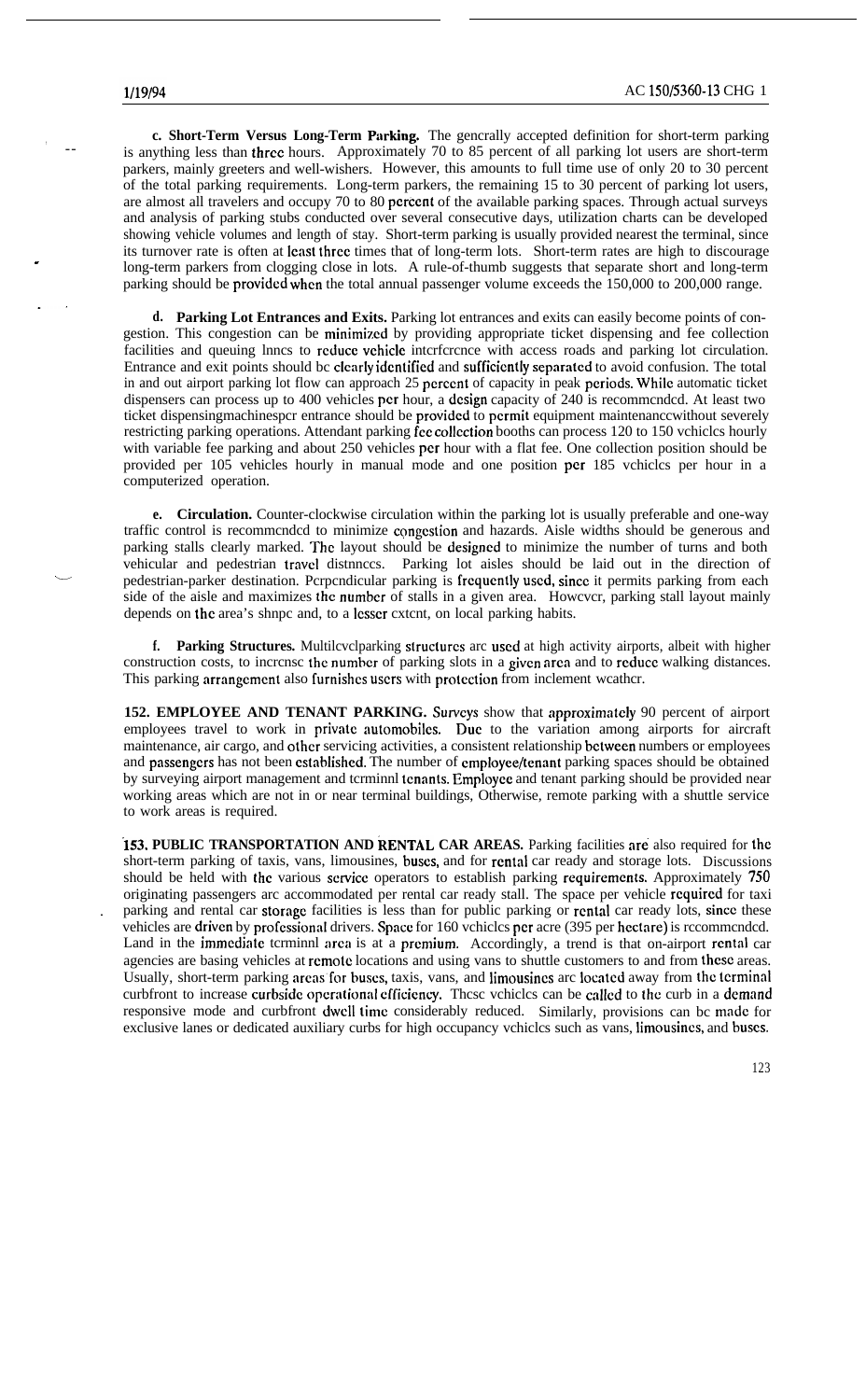154. **ACCESS SYSTEM SIGNS.** Directional and identification signs are extremely important in designing an \_, efficient airport access system. Clearly visible signs should be positioned on roads and in terminal curb areas / well in advance of desired destinations to permit vehicle operations without a need for abrupt movements. Signs should be properly lighted for night use and painted with lettering and background colors which enhance clarity and visibility. Mcssnges should be concise, quickly identifiable, and easily understood. Color coding for unit terminals, airlines, parking facilities, etc., is recommended, particularly for complex terminal areas. The Institute of Transportation Engineers (ITE) Technical Council Committee Report 5D-1, Airport Road Guide Signs (1991), may be consulted for further information.

#### **155. TRANSIT SYSTEM LINKS AND AUTOMATED PEOPLE MOVER (APM) SYSTEMS.**

**a.** Public transit system service ground access to the airport, preferably the airport terminal area, should be considered. High quality public transit service, as provided by rail systems or express bus operations, can attract significant ridership and help alleviate vehicular traffic congestion in the terminal area., Easy direct access to terminal buildings, as well as baggage transport and security, are essential to encourage substantial passenger use.

**b.** Automated people mover (APM) systems (automated, driverless vehicles operating on fixed guideways along an exclusive right-of-way) have demonstrated the potential to be an important element in the airport circulation system. They can serve to provide a convenient and efficient interface for public transit ground access to the airport, as well as means of linking passenger terminals with each other and parking and car rental facilities, hotels, and other airport activity centers. At airports with lnndside constraints limiting expansion due to high levels of pollution, or a lack of availableconstruction sites, or a lack of adequate transit and highway capacity, ARMS can, in some cases, diminish these constraints by skillful arrangement of facilities and reduction of airport vehicular traffic.

**156. - 160. RESERVED.**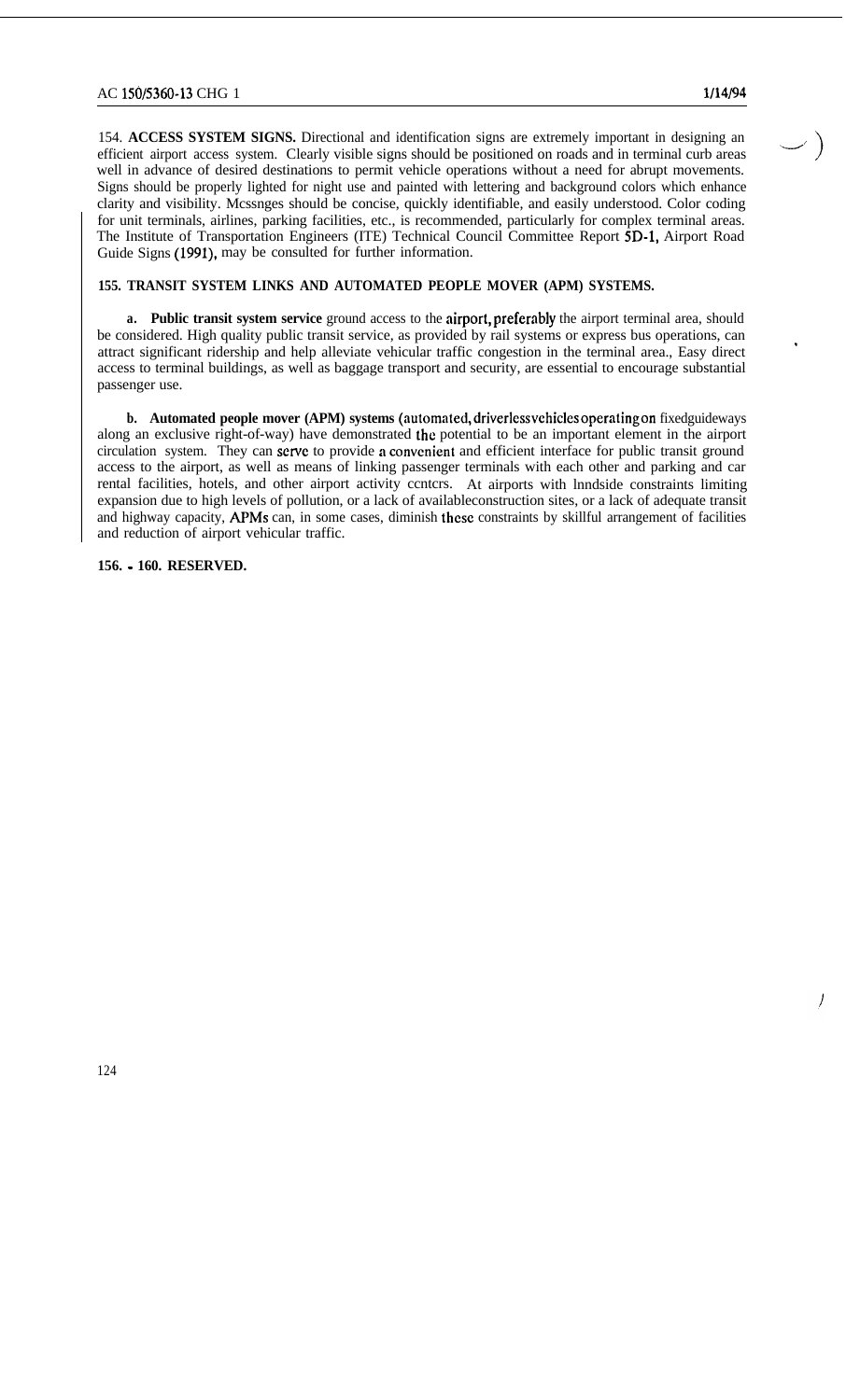"

.

.

.

# \ 1 CHAPTER 10. FEDERAL PARTICIPATION IN THE COSTS OF TERMINAL DEVELOPMENT

**161. GENERAL.** This chapter contains information pertaining to Federal participation in the costs of airport terminal development, including surface access, under the terms of the Airport and Airway Improvement Act of 1982 (P.L. 97- 248), as amended. In particular, the Airport and Airway Safety, Capacity, Noise Improvement, and Intermodal Transportation Act of 1992 has amended the 1982 Act with a focus on international and intermodal issues.

**162. BACKGROUND.** The 1982 Act (P.L. 97-248), successor to the-Airport and Airway Development Act of 1970, provides financial support for necessary improvements to the Nation's airport and airway system. The Act's Airport Improvement Program (AIP) provides Federal funds through airport grants to finance improvements to eligible public-use airports in the United States. Section 5 13 of the Act authorizes funds for airport terminal development and establishes requirements and limitations for funding these facilities, including multimodal terminal development.

**163. FINANCIAL ASSISTANCE.** Airport surface access, multimodal terminals, and other terminal area facilities may be developed with Federal grants-in-aid. Many projects related to the movement of passengers and baggage within the boundaries of the airport may be AIP eligible. Passenger Facility Charge (PFC) program funds may be used for AIP-eligible work and certain other projects. Recently, several changes have been made to eligibility by the Congress. Sponsors, consultants, and interested parties should contact FAA Airports offices for current financial assistance and technical guidance with surface access or terminal development.

#### **164. SPECIAL REQUIREMENTS.**

a. All safety and security equipment required by rule or regulation is required to be acquired prior to approval of an AIP project for terminal development.

**b.** Provision of access to the terminal building for passengers enplaning or deplaning from aircraft other than air carrier is required (see paragraph 131).

c. New *and existing* terminal buildings and facilities are required to be made accessible to persons with disabilities (see Chapter 7).

**165. PRORATION OF TERMINAL BUILDING DEVELOPMENT COSTS.** In computing the Federal share for participation, a determination of eligible/ineligible areas is made by the FAA based on engineering judgment and a reasonable review of the areas and facilities dedicated to the movement of passengers and baggage. The procedures used in making this determination should be discussed with the FAA Airports office.

**166. BOND RETIREMENT.** Federal grant funds may not ordinarily be used to pay financing costs, such as debt services for bonds issued for airport or terminal development. The only exception is for terminal development financing costs which meet the following criteria:

a. The airport met the definition of an air carrier airport under the previous Airport and Airway Improvement Act;

**b.** The terminal development was carried out on or after July 1, 1970, and before July 12, 1976;

c. The airport sponsor ccrtifics that the airport has all the safety and security equipment required (see paragraph 131);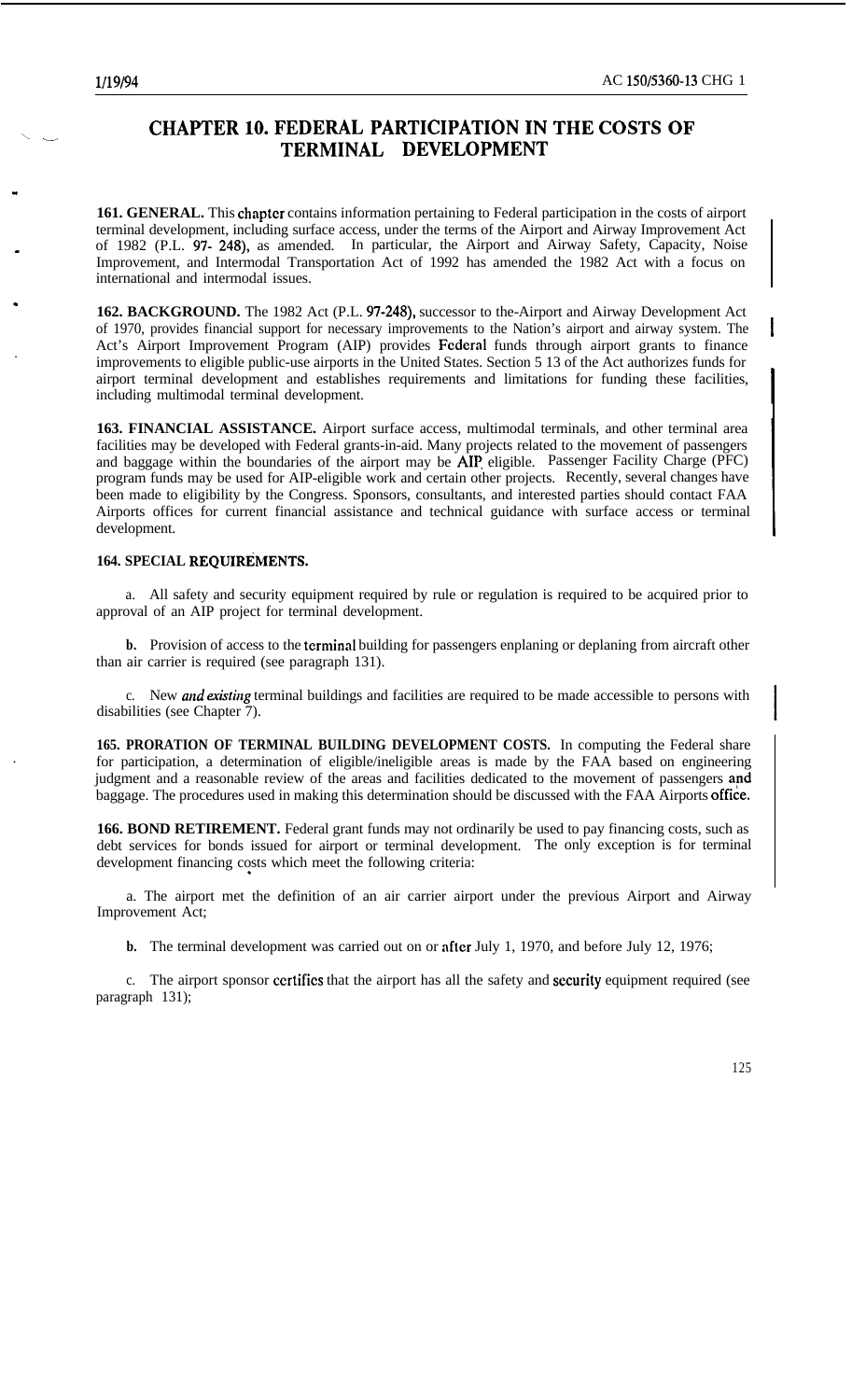d. The Sccretary of Transportation determines that no project for airport development outside the terminal arca will be dcfcrrcd if such sums arc used for bond rctircmcnt; and

e. It is agreed that no funds avnilablc for airport dcvclopmcnt will be obligated for any additional terminal dcvclopmcnt at such airport for a period of 3 years beginning on the date any such sums are used for bond retirement.

167. APPLICATION OF FEDERAL GUIDANCE. Each terminal is a unique facility designed to meet the individual requirements and desires of the particular community in which it is located. The final design will reflect various demands, constraints, and compromises, as well as physical and financial limitations. Consequently, it is both impractical and undesirable to impose rigid Federal standards for determining space and facility requirements for terminal facilities as a condition for receiving Federal funds. It is neither the intent or desire of the Federal Government to utilize a "cookbook" approach in the design of airport terminals or to impose a particular architectural style. Accordingly, except for the requirements established by legislation or regulation (see paragraph 164), the matcrinl contained in this advisory circular is presented as general guidance to assist airport sponsors and their consultants in the planning and design of airport terminals. It is not intended for use in cstnblishing minimum or maximum limits for determining Federal participation. The final review and approval of Fcdcral funds for terminal development will consider whether the design is reasonable, functional, and not overly extravagant or wasteful.

168. - 170. RESERVED.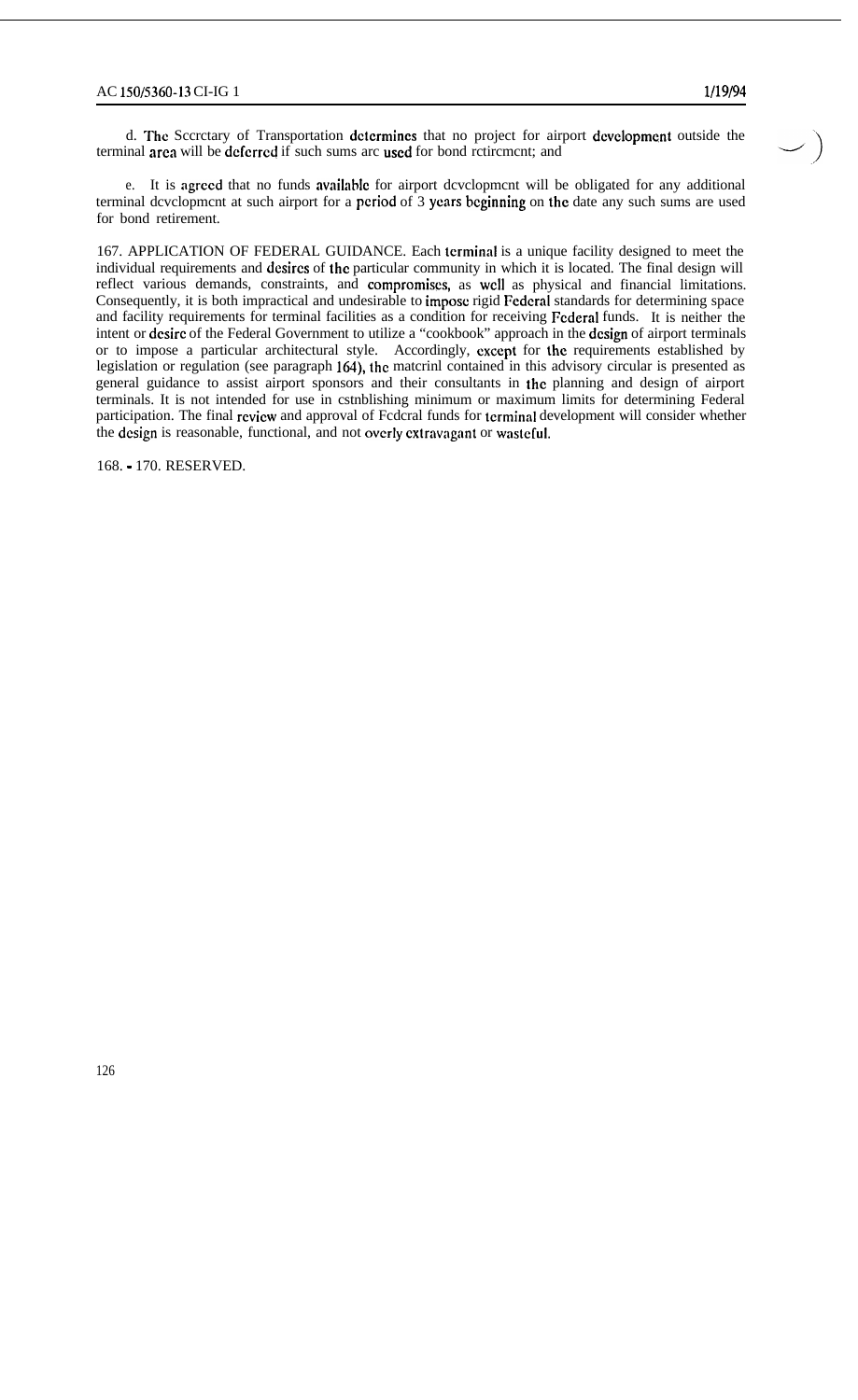# APPENDIX <sup>1</sup> - BIBLIOGRAPHY

**1. Advisory Circulars.** The latest issuance of free advisory circulars (AC(s)) may be obtained from the Department of Transportation, Gcncral Services Section, M-443.2, Washington, D.C. 20590. For sale ACs may be ordered from the Supcrintcndent of Documents, P.O. Box 371954, Pittsburgh, PA 15250-7954. AC-00-02, Advisory Circular Checklist, lists and contains the prices od for sale documents.

**a.** 00-2, Advisory Circular Checklist. Contains a listing of all current advisory circulars.

**b.** 150/5057-6, Airport Master Plans. Provides guidance for the preparation of airport master plans, pursuant to the provisions of the Airport and Airway Improvement Act of 1982.

c. 150/5200-11, Airport Terminals and the Physically Handicapped. Discusses the problems of the physically handicapped air trnvclcr and suggcsls features which can be incorporated into modifications of existing as well as construction of new buildings.

**d.** lSO/5220-21, Guide Specifications for Lifts Used to Board Airline Passengers With Mobility Impairments. Provides subject guidance.

e. 150/5230-4, Aircraft Fuel Storage, Handling and Dispensing on Airports. Provides information on fuel deliveries to airport storage and the handling, cleaning, and dispensing of fuel into aircraft.

f. 150/5300-13, Airport Design. Presents standards and recommendations for the design of airports.

g. lSO/5360-9, Planning and Design of Airport Terminal Facilities at Non-hub L.ocations. Provides guidance matcrinl for terminal facilities at low activity airports.

**h.** 150/5360-11, Energy Conservation for Airport Buildings. Provides guidance on cncrgy conservation in the design and operation of airport buildings.

**i.** 150/5360-12, Airport Signing and Graphics. Presents guidance on airport related signs and graphics.

j. 150/5370-10, Standards for Specifying Construction of Airports. Provides construction standards used to specify grading, drainage, paving, lighting, fencing, and turfing items of work on civil airports.

**k.** 70/7460-l, Obstruction Marking and Lighting. Dcscribcs FAA standards on obstruction marking and lighting and cstablishcsthc methods, procedures, and cquipmcnt types for both aviation red and high intensity white obstruction lights.

**I.** 107-1, Aviation Security-Airports. Furnishes guidnncc to those individuals and organizations who have responsibilities under FAR Pad 107. Provides recommendations for estnblishing and improving security for restricted or critical facilities and arcas not covered in Part 107.

m. 108-1, Air Cnrricr Security. Provides information and guidance on the implcmentationof FAR 108, Airplane Opcrntor Security.

**n.** 1.20-S7, Surface Movcmcnt Guidance and Control System. Provides guidance on dcvelopinga Surface Movcmcnt Guidance and Control System (SMGCS) plan.

o. 129-3, Foreign Air Cnrricr Security. Provides information and guidance on the implcmcntntion of seclions 129.25, 129.26, and 129.27 of FAR 129.

#### l/19/94

,  $\setminus$ 

-.-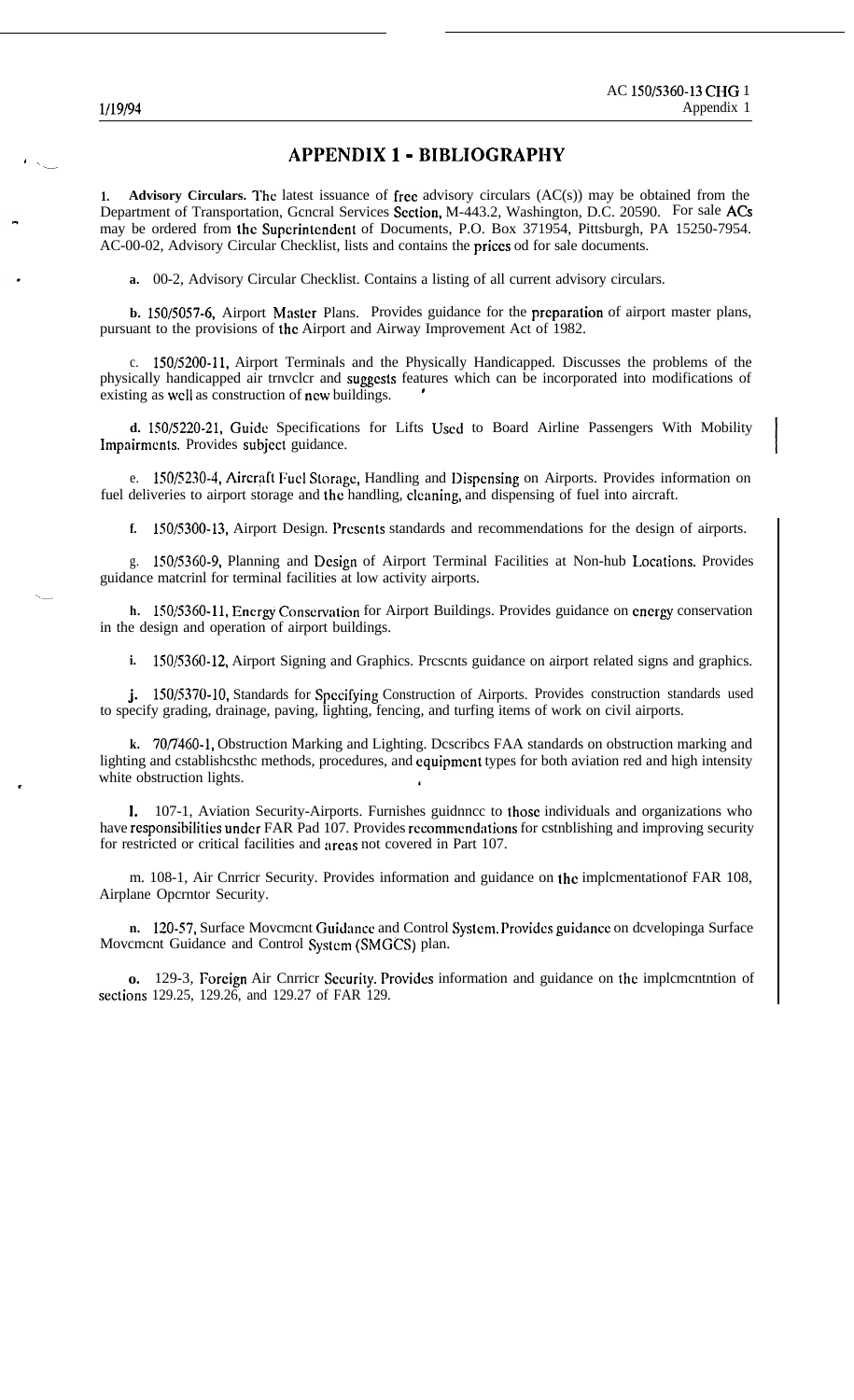a. FAA-RD-73-82, The Apron-Terminal Complex [AD-771 1861.

**b.** FAA-RD-75-191, The Apron and Terminal Building Planning Report [AD-AO!8 1201.

c. A Study of Airport Design, Art, and Architccturc, U.S. Department of Transportation [AD-A099 852].

**d.** Recommcndcd Security Guidelines for New Airport Construction and Major Renovation [Available from FAA Office of Civil Aviation Security Policy and Planning].

#### **3. Miscellaneous Reports. ,**

I

,

.

a. Airports--U.S.A. and Preclenmncc, Facilities Guidclincs for Federal Inspection Services. This document is free and may be ordered from the U.S. Customs Service, 1301 Constitution Avenue, NW., Washington, D.C. 20229.

**b.** Airline Aircraft Gates and Passenger Terminal Space Approximations. Order from the Air Transport Association of America, 1079 New York Avenue, NW., Washington, D.C. 20006.

c. Airport TerminalsRefcrenceMnnual. Order from the Intcrnntional Air Transport Association, P.O. Box 550, 2000 Peel Street, Montreal, Quebec, Canada I-13A 2114.

d. American With Disabilities Act Accessibility Guidelines for Buildings and Facilities; Transportation Facilities and Transportation Vchiclis (ADMG). Order from the U.S. Architectural and Transportation Barriers Compliance Board, 1331 E Street, N.W., Washington, DC 20004-1111.

e. Special Report 215 - Measuring Airport Landside Capacity. Transportation Research Board, 2101 Constitution Avenue, NW, Washington, D.C. 20418.

**f.** ITE Technical Council Committee Report SD-l, Airport Roadway Guide Signs (1988) [RR-014A]. Institute of Transportation Engineers, 525 School Street, SW, Washington, DC 20025.

z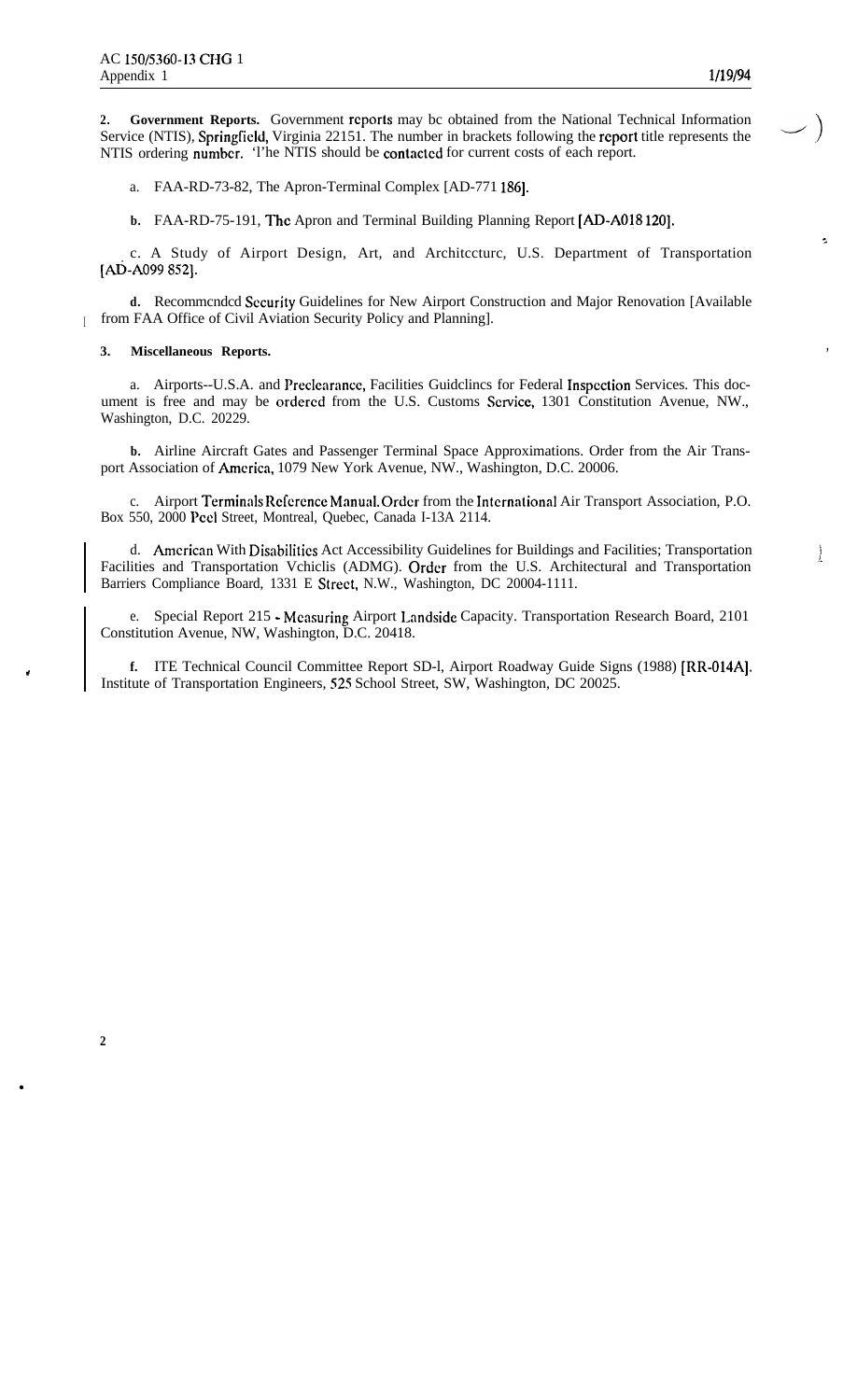

# **APPENDIX 2-PROJECT PLANNING AND DESIGN**

This Appendix provides a suggested questionnaire for consultants and planners preparing for the construc-. tion of a new passenger terminal or the expansion of an existing building. Because either type of project eventually requires some type of lease and/or rental commitment by building tenants, the sizing of all tenant space (exclusive or joint-use) should be consistent with the requests of prospective tenants. Information on airline tenant space requirements can be obtained from airlines by using this planning data questionnaire. Project planning may also involve situations where it is desirable to review the basic traffic flows and functional relationships existing at a number of other comparable passenger terminals.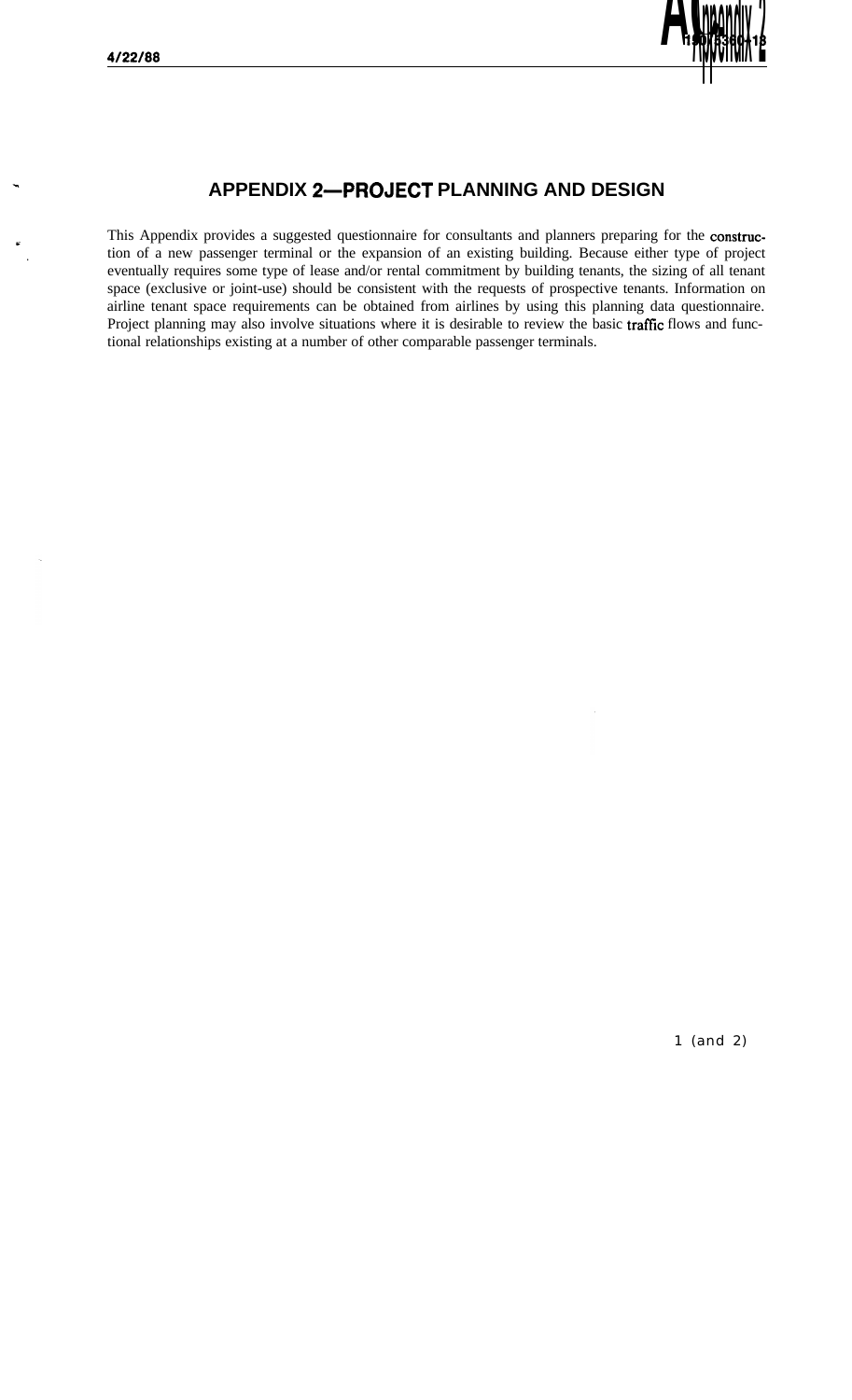# **AIRPORT PROJECT DEVELOPMENT QUESTIONNAIRE**

# **AIRPORT PROJECT DEVELOPMENT QUESTIONNAIRE**

| PREPARED BY: |
|--------------|
|              |
|              |
|              |

**This questionnaire is intended to provide individual airline data necessary for planning, design and construction of Apron-Terminal Facilities.**

**The submission of this questionnaire , and the data contained herein, does not constitute a commitment by the airline/or airlines to support expenditures for acquisition of land or construction of improvements, lease building,space or real property, or incur any other commitments.**

**Facility requirements shown are** based **on the number of passengers forecasted for that year. However, specific construction programs are normally dictated by economics and their affect upon airport operations. Accordingly, these construction programs are normally based on facility sizing for passenger volumes forecasted. during the two to five year period after occupancy. The design year for these construction programs should be mutually agreed upon in advance by the airlines and the Airport Authority.**

**Section 4 has been added for the purpose of providing basic information on future requirements for support facilities. It is similar to Section 7 of the ATA Airport Master Planning Questionnaire (AD/SC** FORM 74-Z).

#### **INSTRUCTIONS:**

**When completing this questionnaire, fill in all the blanks. If the requested information is not available or not applicable, insert N/A in the appropriate space(s). Do not leave any blank spaces.**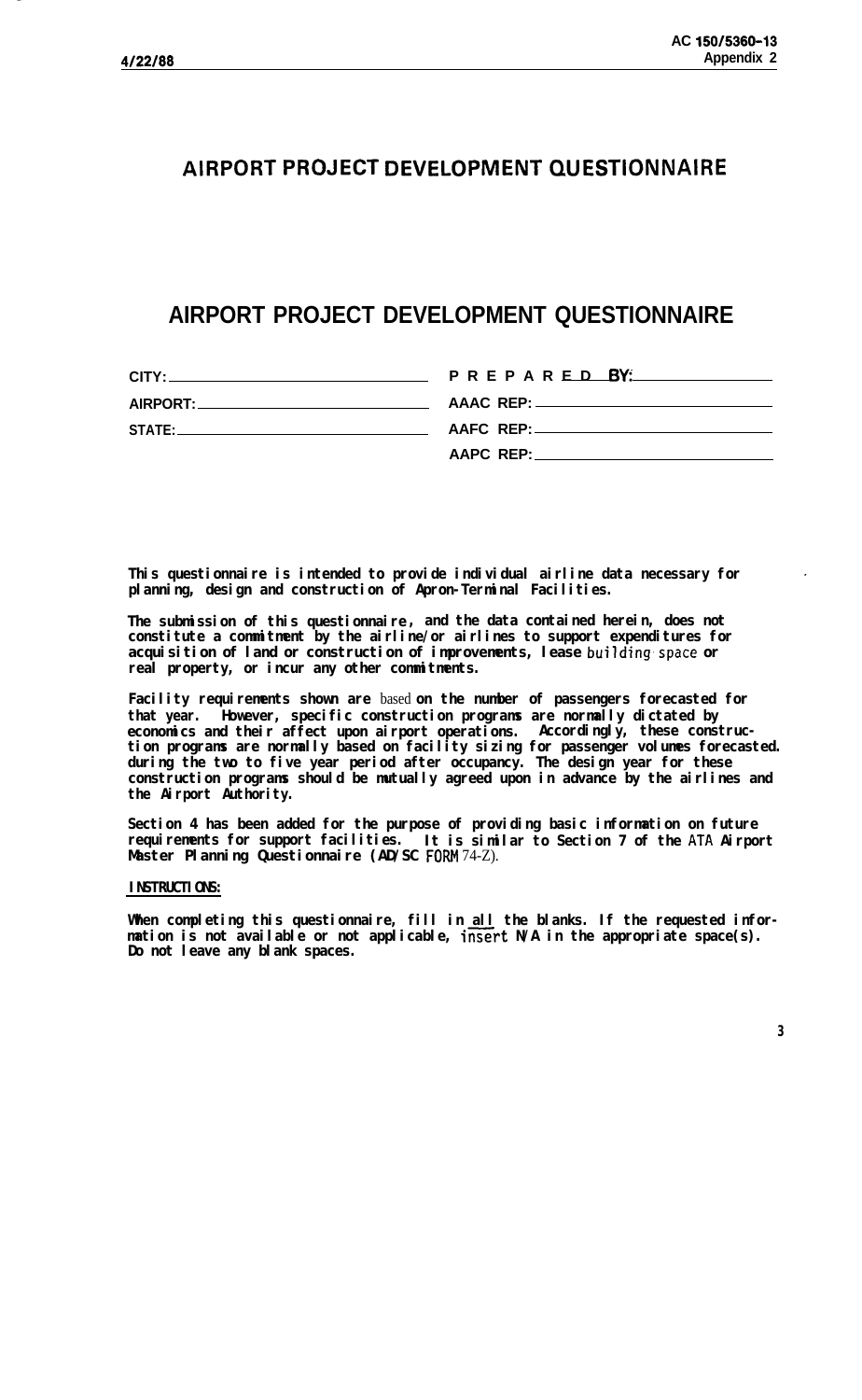### **SECTION 1 GENERAL PLANNING**

# **PARTPILANEMENTS**

|                          | 19 | 9 | 19 | 19 |
|--------------------------|----|---|----|----|
| <b>Annual</b>            |    |   |    |    |
| <b>Percent Transfer</b>  |    |   |    |    |
| Peak Month Is _____      |    |   |    |    |
| Average Day - Peak Month |    |   |    |    |
| Peak Hour (AD-PM)        |    |   |    |    |
| Peak Hour Time of Day    |    |   |    |    |

**DARP2 ANEMENTS** 

|                          | 19 | 19 | 19 |
|--------------------------|----|----|----|
| Annual                   |    |    |    |
| <b>Percent Transfer</b>  |    |    |    |
| Peak Month Is __         |    |    |    |
| Average Day - Peak Month |    |    |    |
| Peak Hour (AD-PM)        |    |    |    |
| Peak Hour Time of Day    |    |    |    |

**Ratio of Visitors to Passengers: Enplaning Pax ; Deplaning Pax Ratio of Checked Bags to Passengers: I**

 $\mathbb{Z}$ 

 $\big)$ 

**\**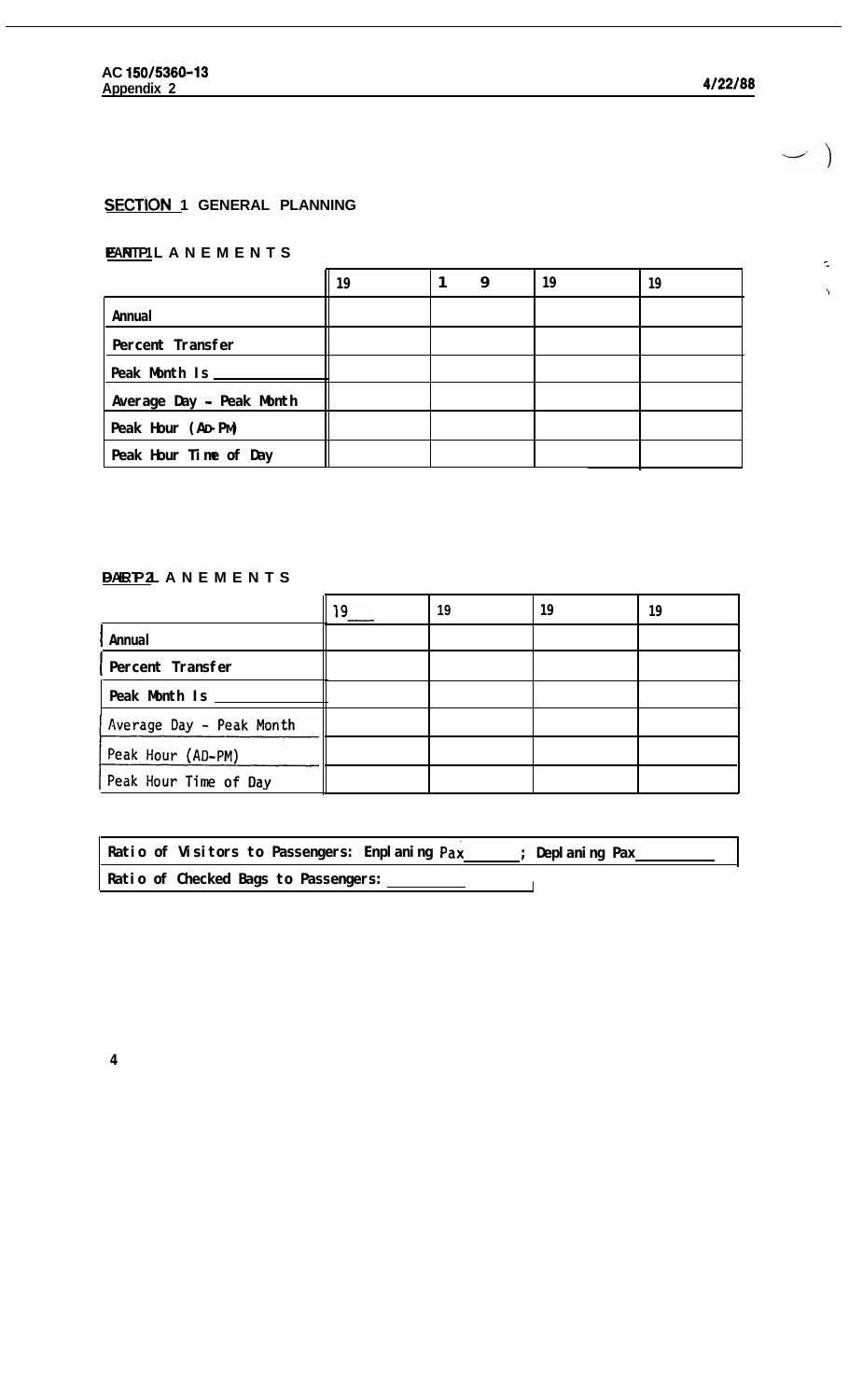h

1

.

# $'$  PART 3 GROUND ACCESS INFORMATION

|                                 | <b>BASED ON ________</b>         | .19                                |                                         |        |                                                  |                     |  |
|---------------------------------|----------------------------------|------------------------------------|-----------------------------------------|--------|--------------------------------------------------|---------------------|--|
|                                 |                                  | <b>ENPLANING PASSENGERS</b>        | DEPLANING PASSENGERS                    |        |                                                  |                     |  |
| <b>MODE</b>                     | <b>NO. OF</b><br><b>VEHICLES</b> | <b>OCCUPANTS</b><br>PER<br>VEHICLE | $\mathcal X$ PAX<br>USING MODE VEHICLES | NO. OF | <b>OCCUPANTS</b><br><b>PER</b><br><b>VEHICLE</b> | % PAX<br>USING MODE |  |
| Private Auto<br>(Air Pax. Only) |                                  |                                    |                                         |        |                                                  |                     |  |
| Serve-Private<br>Auto*          |                                  |                                    |                                         |        |                                                  |                     |  |
| <b>Rental Car</b>               |                                  |                                    |                                         |        |                                                  |                     |  |
| Taxi                            |                                  |                                    |                                         |        |                                                  |                     |  |
| <b>Bus</b>                      |                                  |                                    |                                         |        |                                                  |                     |  |
| <b>Other</b>                    |                                  |                                    |                                         |        |                                                  |                     |  |

**\* Serve-Private Auto = Trip purpose of seeing, meeting, dropping off, picking up, greeting or well-wishing an air passenger.**

|                                                              |                                  | <b>ENPLANING PASSENGERS DEPLANING PASSENGERS</b> |               |                   |
|--------------------------------------------------------------|----------------------------------|--------------------------------------------------|---------------|-------------------|
|                                                              | <b>NO. OF</b><br><b>VEHICLES</b> | <b>PERCENTAGE   VEHICLES</b>                     | <b>NO. OF</b> | <b>PERCENTAGE</b> |
| Private autos using only the curb                            |                                  |                                                  |               |                   |
| Private autos using curb before<br>going to parking facility |                                  |                                                  |               |                   |

**% of Private Autos Using Parking Facility %**

**Maximum Vehicle Storage Accumulation in the Parking Facility Vehicles**

**NOTE:**

- **a) This information for Section 1 is generally required to determine the elements of the Apron-Terminal which are or may be in common use, such as public corridors, terminal lobby and public waiting areas, bagage claim, vehicle curb length and parking facilities.**
- **b) Most of the data on vehicular traffic can only be obtained through the Airport Authority. Surveys may be required in the absence of any updated information.**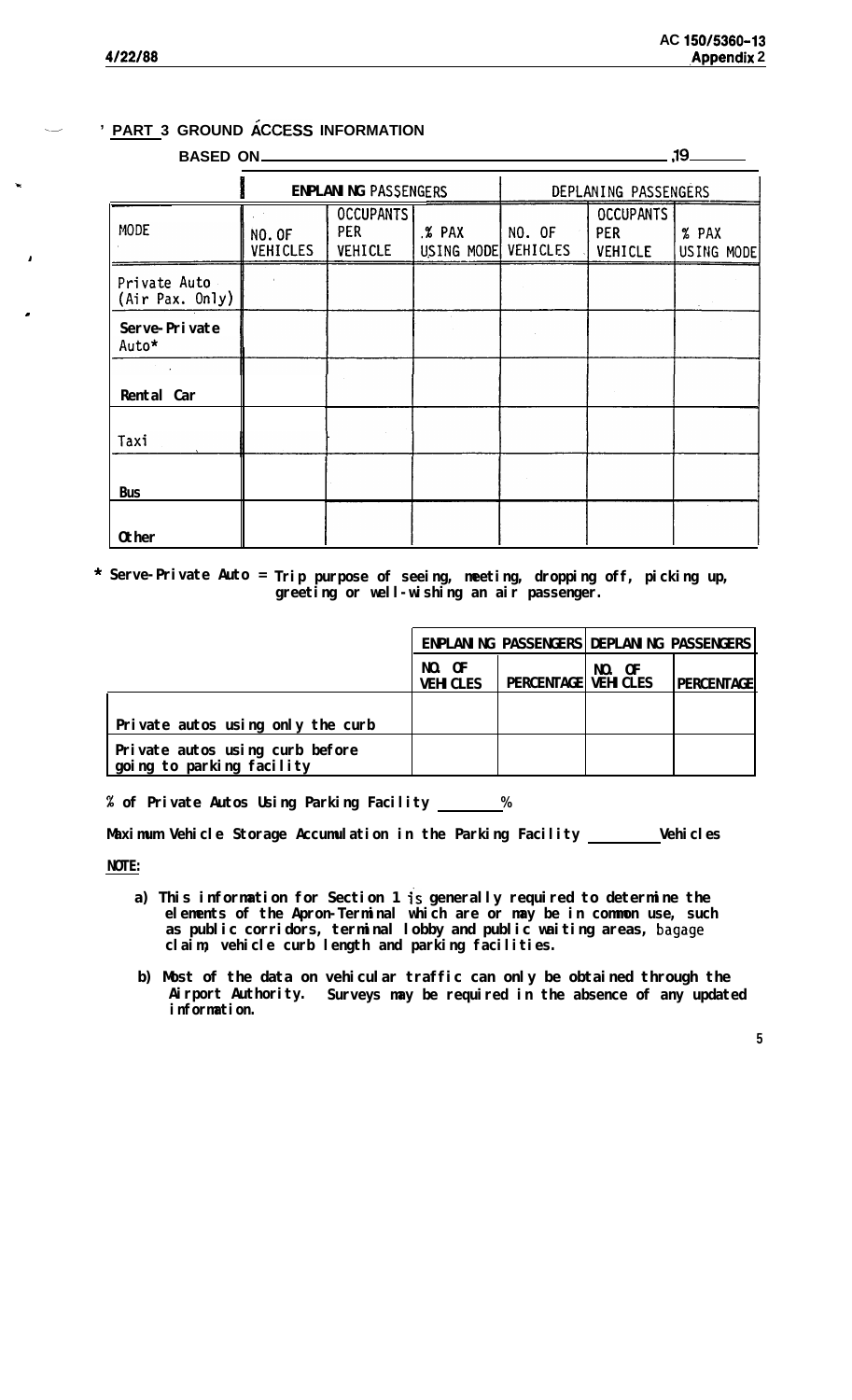SECTION 2 APRON-TERMINAL

**6**

PART1 AIRCRAFT GATE OPERATIONAL PROCEDURES - PREFERRED METHOD OF OPERATION

| ミスピュン<br>コラス・マンピン          | $\overline{a}$ | YTIJA9AJ TA32<br>Mexen puccouq revel)<br>BOARDING METHOD<br>$(.1.1)$ BATNORT<br><b>9MAR JATOT</b><br>NUMBER OF GATES |  |  |  |  |  |  |  |
|----------------------------|----------------|----------------------------------------------------------------------------------------------------------------------|--|--|--|--|--|--|--|
| <b>DIAT LUNCENNES</b>      |                | NUMBER OF GATES<br>PUSH OUT (PUSH)<br>POWER OUT (POW) vs.                                                            |  |  |  |  |  |  |  |
|                            |                | (Fround vs. Second Level)<br>BOARDING METHOD<br>$(.7.1)$ 30ATN0R7<br><b>AMAR JATOT</b>                               |  |  |  |  |  |  |  |
|                            | <u>ღ</u>       | POWER OUT (POW) vs.<br>YTIJA9AJ TA32                                                                                 |  |  |  |  |  |  |  |
| . Lucleurn mei Don Alexain |                | <b>TOTAL RAMP</b><br>NUMBER OF GATES<br>(H2U4) TUO H2U9                                                              |  |  |  |  |  |  |  |
|                            |                | (fevel vs. Second Level)<br>BOARDING METHOD<br>$(.1.1)$ JAATNORT                                                     |  |  |  |  |  |  |  |
|                            | $\sigma$       | (H2U9) TUÓ H2U9<br>POWER OUT (POW) vs.<br>YTIOA9AJ TA32                                                              |  |  |  |  |  |  |  |
|                            |                | $( .1.1)$ ) JOATNORT<br><b>GMAR JATOT</b><br>NUMBER OF GATES                                                         |  |  |  |  |  |  |  |
|                            |                | (favel bnose .evel Level)<br><b>BOARDING</b><br><b>METHOD</b>                                                        |  |  |  |  |  |  |  |

**COMMENTS:** 

 $\big)$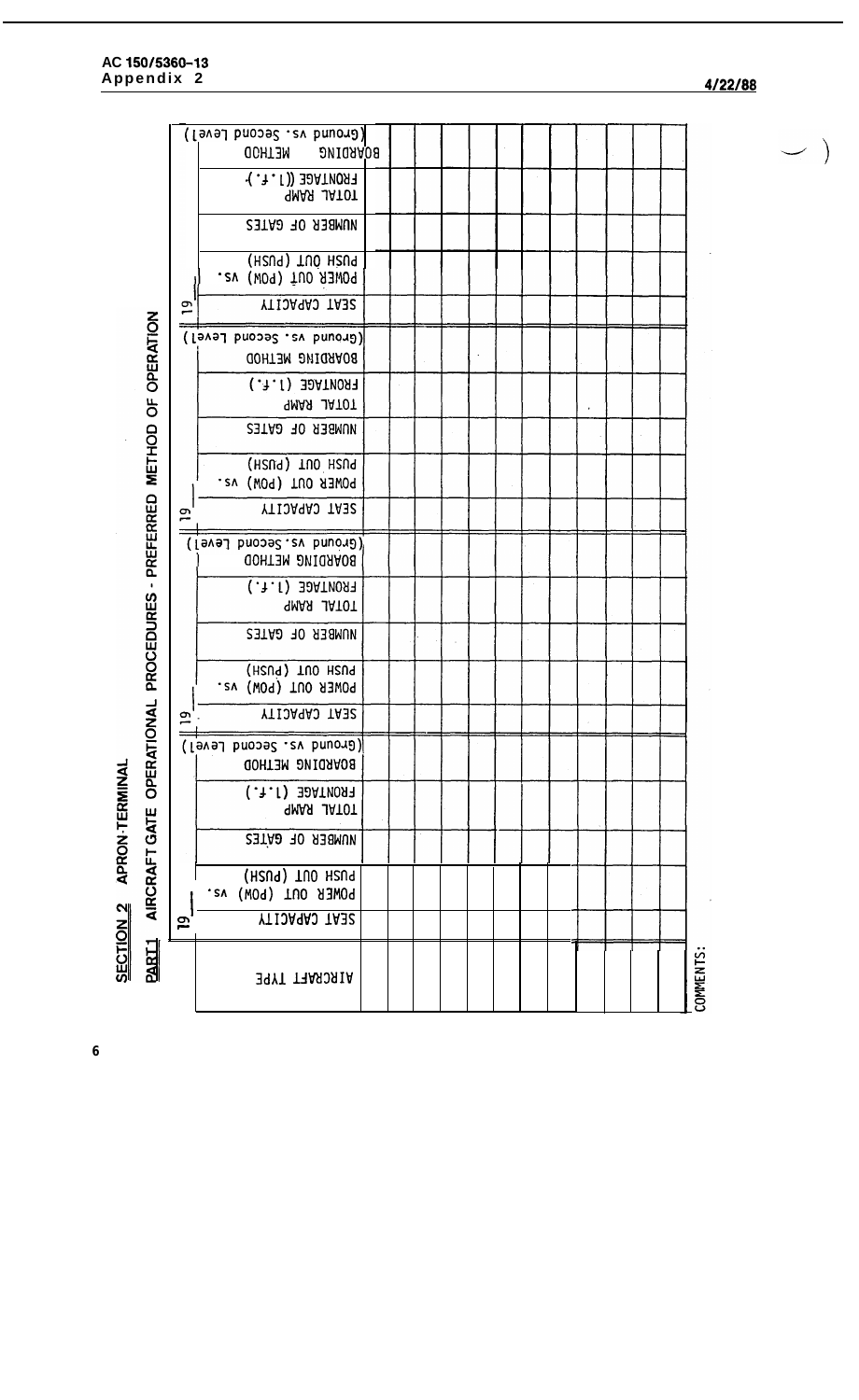#### **PART 2 INDIVIDUAL DEPARTURE LOUNGE**

#### **SIZING PER AIRCRAFT GATE**

 $\overline{\phantom{a}}$ 

**COMPANY** 

|            | 19                                |           | $-19$                                | 19                                                    | 19                                                                                                                                               |         |
|------------|-----------------------------------|-----------|--------------------------------------|-------------------------------------------------------|--------------------------------------------------------------------------------------------------------------------------------------------------|---------|
| Lounge No. | Gate Capability-<br>aircraft size | $Sq.$ Ft. | Gate Capability $-$<br>aircraft size | Gate Capability -<br>$ \text{Sq. Ft.} $ aircraft size | Gate Capability-<br>Specify range of Area in Specify range of Area in Specify range of Area in Specify range of Area in<br>Sq. Ft. aircraft size | Sq. Ft. |
|            |                                   |           |                                      |                                                       |                                                                                                                                                  |         |
|            |                                   |           |                                      |                                                       |                                                                                                                                                  |         |
|            |                                   |           |                                      |                                                       |                                                                                                                                                  |         |
|            |                                   |           |                                      |                                                       |                                                                                                                                                  |         |
|            |                                   |           |                                      |                                                       |                                                                                                                                                  |         |
|            |                                   |           |                                      |                                                       |                                                                                                                                                  |         |
|            |                                   |           |                                      |                                                       |                                                                                                                                                  |         |
|            |                                   |           |                                      |                                                       |                                                                                                                                                  |         |
|            |                                   |           |                                      |                                                       |                                                                                                                                                  |         |
|            |                                   |           |                                      |                                                       |                                                                                                                                                  |         |
|            |                                   |           |                                      |                                                       |                                                                                                                                                  |         |
|            |                                   |           |                                      |                                                       |                                                                                                                                                  |         |

**NOTE: Specify when departure lounge serves multiple gates.**

**COMMENTS:**

. I ,\_

-.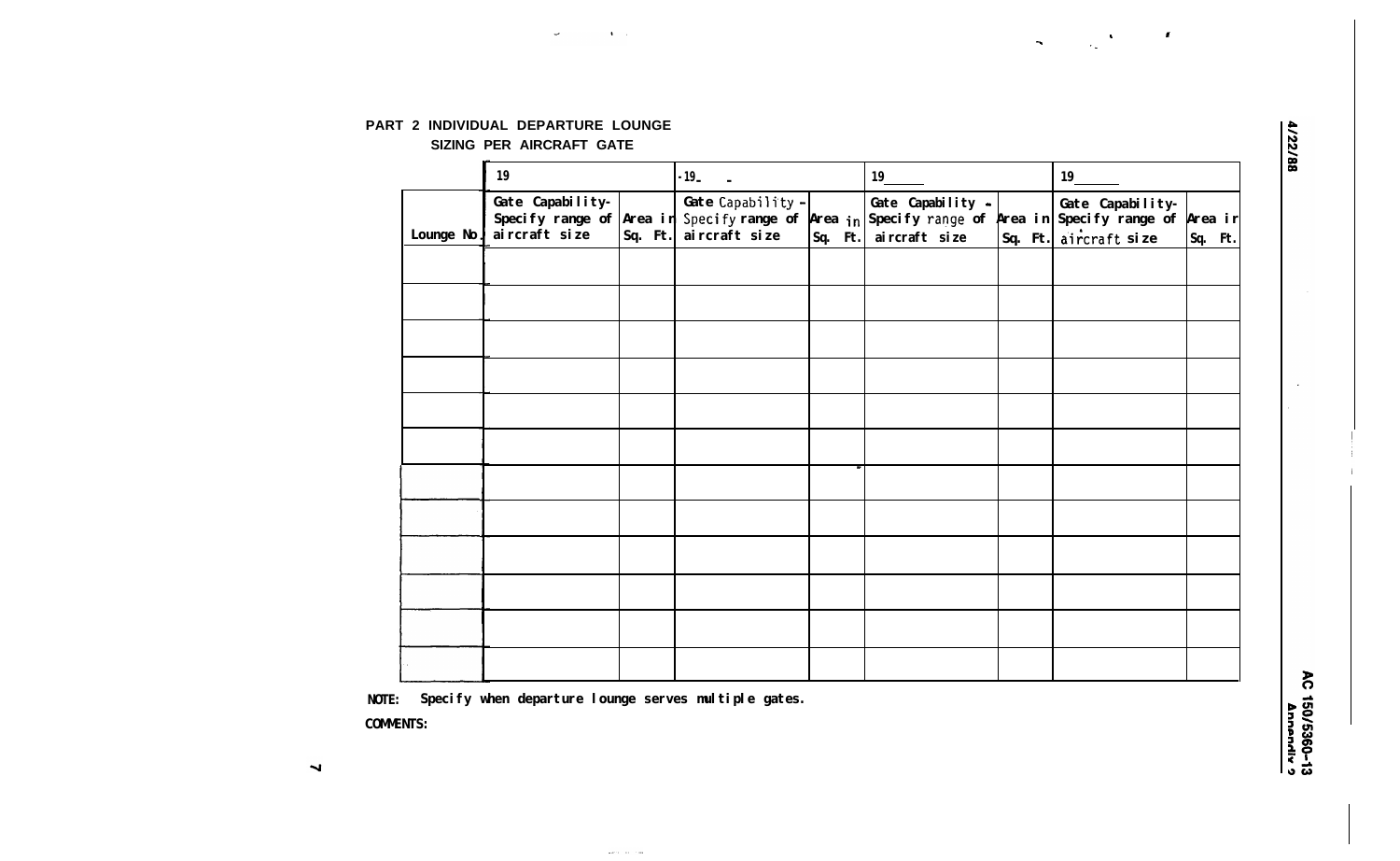# **PART 3 SECURITY**  $\begin{pmatrix} -1 & 0 \\ 0 & -1 & 0 \\ 0 & 0 & 0 \\ 0 & 0 & 0 \\ 0 & 0 & 0 \\ 0 & 0 & 0 \\ 0 & 0 & 0 \\ 0 & 0 & 0 \\ 0 & 0 & 0 \\ 0 & 0 & 0 \\ 0 & 0 & 0 \\ 0 & 0 & 0 \\ 0 & 0 & 0 \\ 0 & 0 & 0 \\ 0 & 0 & 0 & 0 \\ 0 & 0 & 0 & 0 \\ 0 & 0 & 0 & 0 \\ 0 & 0 & 0 & 0 \\ 0 & 0 & 0 & 0 & 0 \\ 0 & 0 & 0 & 0$

#### **INDICATE REQUIREMENTS OR RECOMMENDATIONS FOR SECURITY**

| Suggested<br>Locations:   |  |
|---------------------------|--|
| Recommended Type          |  |
| of Equipment              |  |
| (Manual, X-Ray, or other) |  |

#### **PART 4 COMMUNICATIONS AND FLIGHT INFORMATION**

|                              |                                                             | <b>YES</b> | NO | <b>COMMENTS</b> |
|------------------------------|-------------------------------------------------------------|------------|----|-----------------|
| <b>Public Address System</b> |                                                             |            |    |                 |
|                              | <b>Flight Information</b><br>(Describe type under comments) |            |    |                 |
|                              | Roadway                                                     |            |    |                 |
| <b>Signs</b>                 | <b>Terminal</b>                                             |            |    |                 |
|                              | Gates                                                       |            |    |                 |

#### **PART 5 DESIGN DAY - ACTIVITY TABLE**

- **NOTE: a) This information can be given for one term (five year forecast period). However, the selected period of time is to be agreed upon jointly by the Airline Airport Planning Committee.**
	- **b) Design Day is defined as the Average Day of the Peak Month.**
	- **c) Complete the Table for a minimum of 18 hours of activity.**

| .<br>.              |                                     |  |                                     |
|---------------------|-------------------------------------|--|-------------------------------------|
| <b>ARRIVAL TIME</b> | <b>PASSENGERS OFF AIRCRAFT TYPE</b> |  | <b>PASSENGERS ON DEPARTURE TIME</b> |
|                     |                                     |  |                                     |
|                     |                                     |  |                                     |
|                     |                                     |  |                                     |
|                     |                                     |  |                                     |
|                     |                                     |  |                                     |

**FORECAST YEAR PEAK MONTH**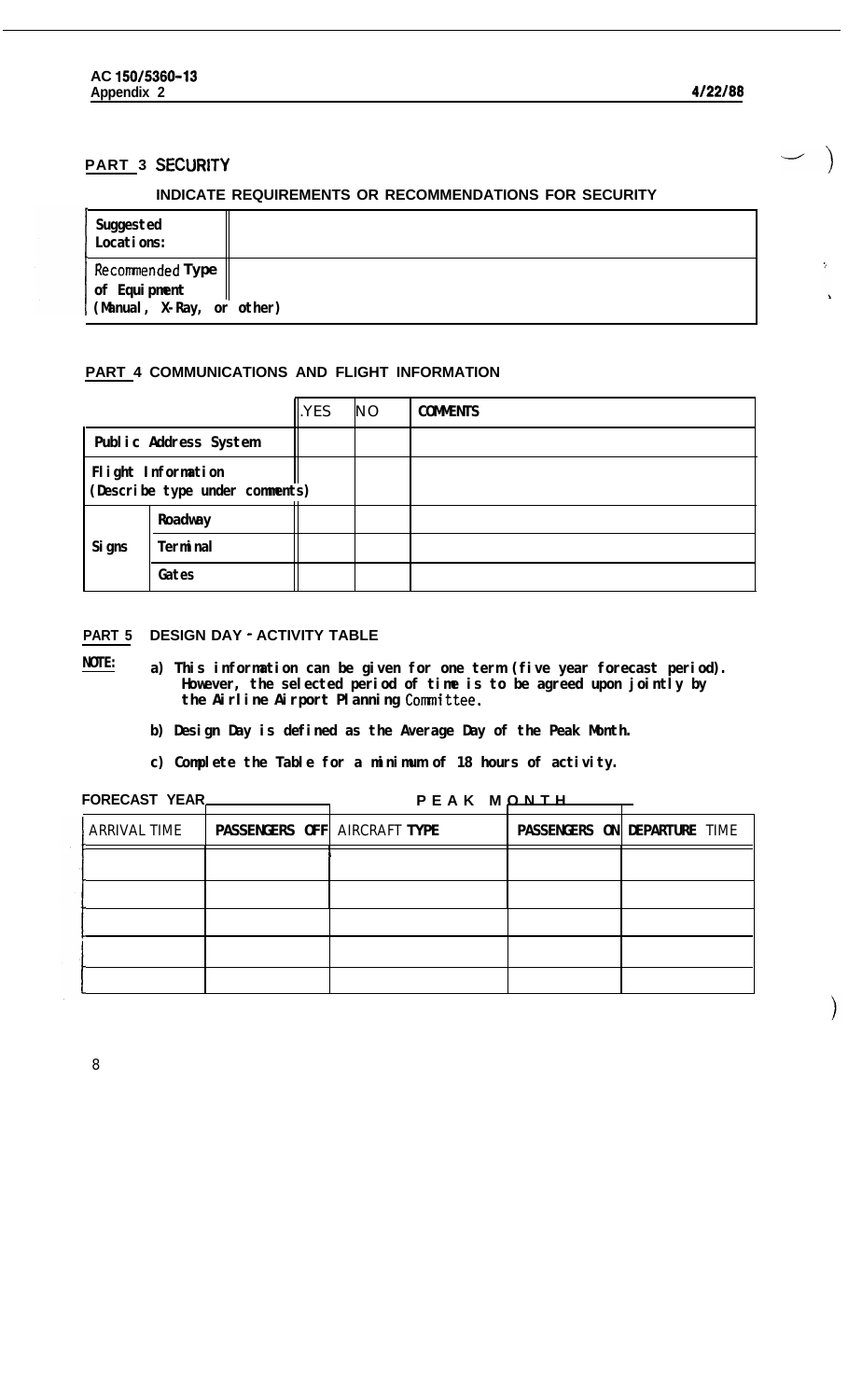| <b>ARRIVAL TIME</b> | PASSENGERS OFF AIRCRAFT TYPE |  | PASSENGERS ON DEPARTURE TIME |
|---------------------|------------------------------|--|------------------------------|
|                     |                              |  |                              |
|                     |                              |  |                              |
|                     |                              |  |                              |
|                     |                              |  |                              |
|                     |                              |  |                              |
|                     |                              |  |                              |
|                     |                              |  |                              |
|                     |                              |  |                              |
|                     |                              |  |                              |
|                     |                              |  |                              |
|                     |                              |  |                              |
|                     |                              |  |                              |
|                     | $\bullet$                    |  |                              |
|                     |                              |  |                              |
|                     |                              |  |                              |
|                     |                              |  |                              |
|                     |                              |  |                              |
|                     |                              |  |                              |
|                     |                              |  |                              |
|                     |                              |  |                              |
|                     |                              |  |                              |
|                     |                              |  |                              |
|                     |                              |  |                              |

# .~- **PART DESIGN DAY 5 -ACTIVITY T&E (CoNT'D)**

**NOTE:**

**L**

**The above table conforms with Figure 2-4, Page 2-11 in The Apron-Terminal COmPlexi DOT/FAA Report No. FAA-RD-73-82; September, 1973.**

**COMMENTS:**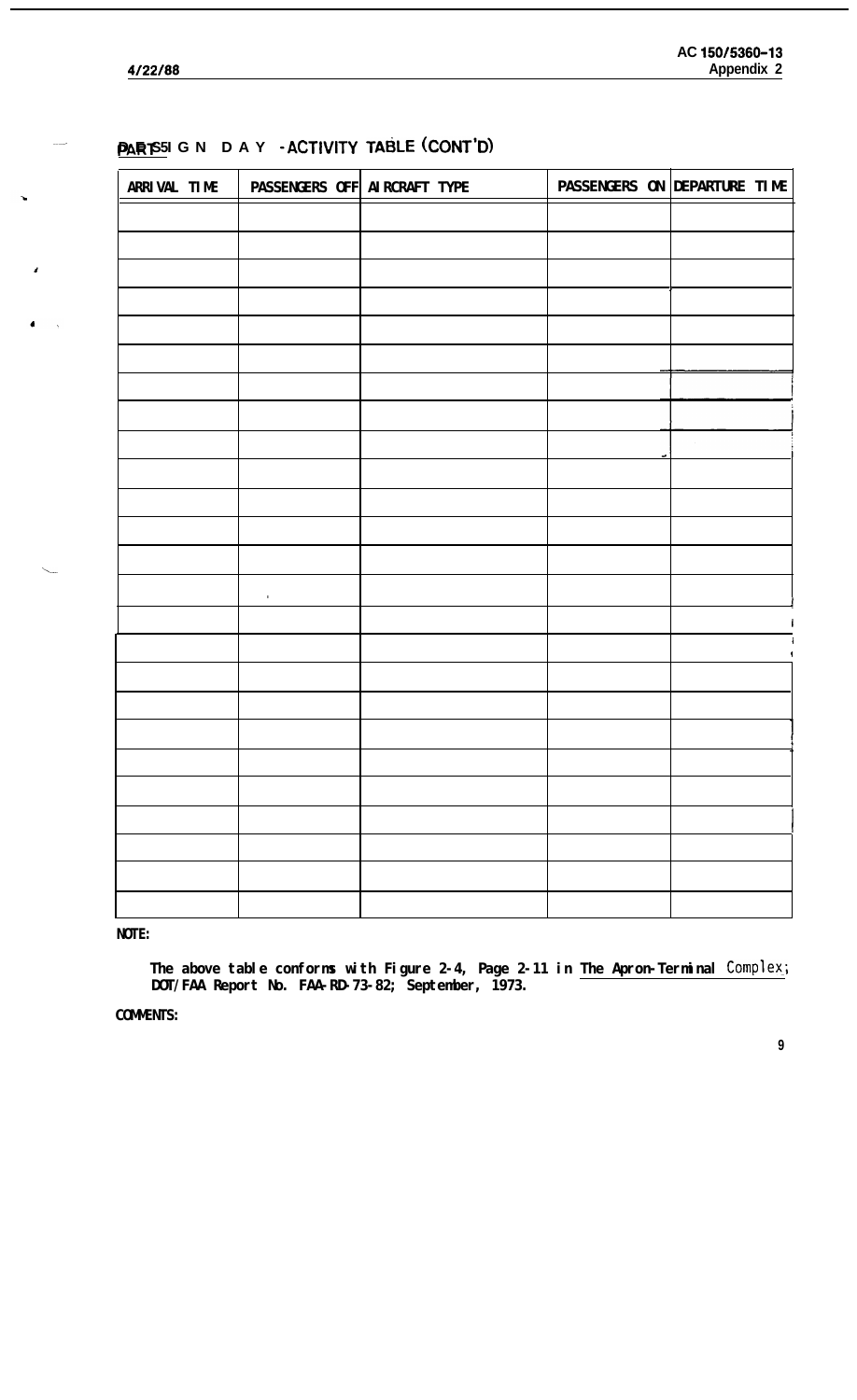**\**

# **PART 6 AIRLINE TERMINAL TICKET OFFICE**

# **a) TICKET COUNTER**

|                                   |                                         | 19 | 19 | 19 | 19 | <b>LOCATION</b> |
|-----------------------------------|-----------------------------------------|----|----|----|----|-----------------|
| Type (Specify Linear vs. Through) |                                         |    |    |    |    |                 |
| Ticket Counter Length             |                                         |    |    |    |    |                 |
| Number of                         | Ticket Counter in Terminal              |    |    |    |    |                 |
| Positions                         | Curbside Baggage. Check-In              |    |    |    |    |                 |
|                                   | Modular Length per Position in Terminal |    |    |    |    |                 |

# **b) BACK OFFICES (behind ticket counter)**

| Supervisory Office(s) |               | sf        | sf | sf        | s f  |  |
|-----------------------|---------------|-----------|----|-----------|------|--|
| Other Offices         |               | sf        | sf | sf        | st   |  |
| <b>Check-out</b>      | Area          | sf        | sf | sf        | . sf |  |
| Area                  | No. of People |           |    |           |      |  |
| Work Space            |               | sf        | sf | <b>sf</b> | 's f |  |
| Locker/Lounge Area    |               | sf        | sf | sf        | sf   |  |
| <b>Storage Area</b>   |               | sf        | sf | s fl      | sf   |  |
| Other (Specify):      |               | sf        | sf | sf        | sf   |  |
| <b>TOTAL AREA</b>     |               | <b>sf</b> | sf | sf        | sf   |  |

**Contract Contract Contract Contract Contract Contract Contract Contract Contract Contract Contract Contract Contract Contract Contract Contract Contract Contract Contract Contract Contract Contract Contract Contract Contr**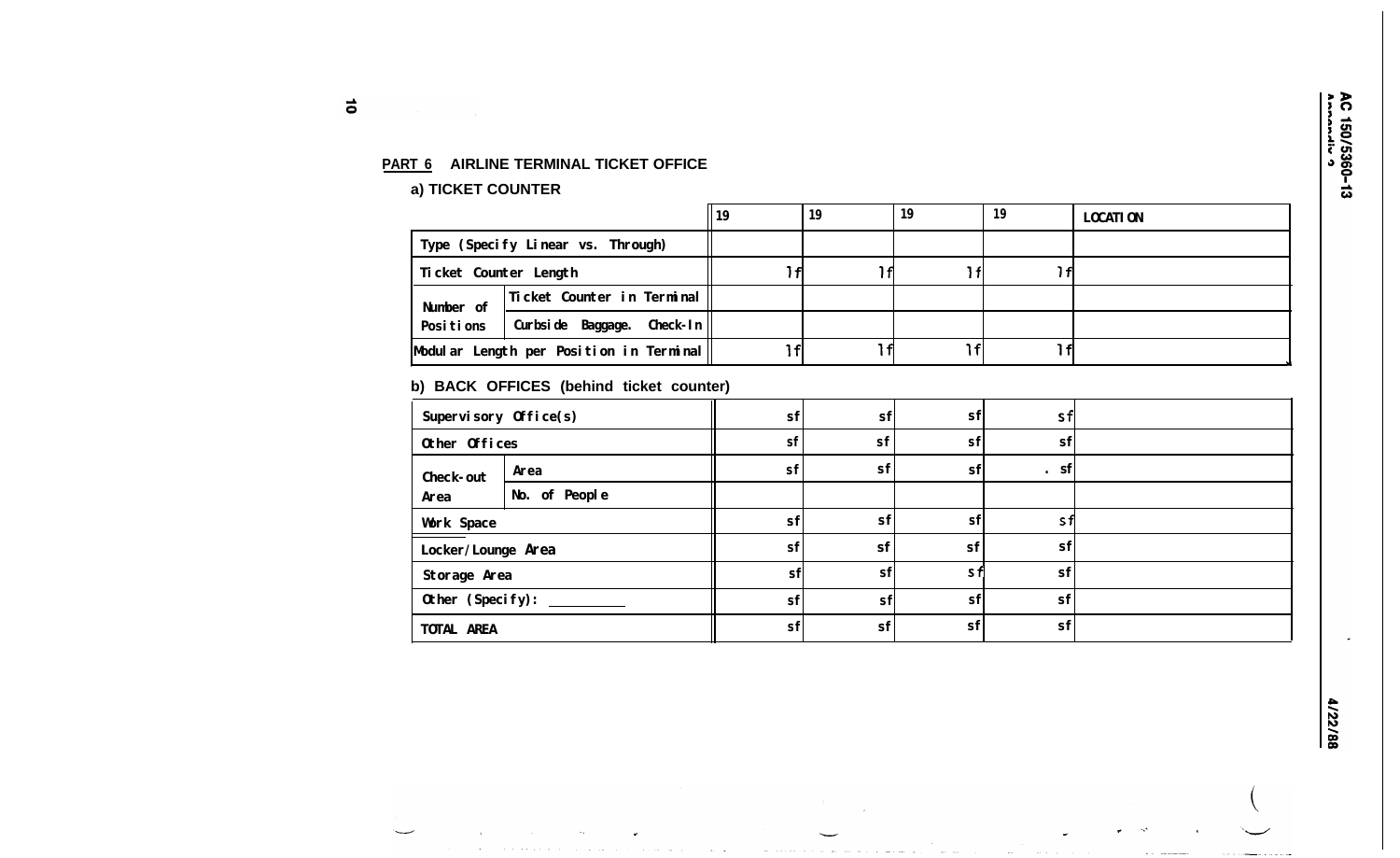#### **PART 7 TICKET LIFT SUPPORT FACILITY**

| Specify: Required in Terminal ______________ Required in Connector (Specify 2nd vs. Ground Level)__ |     |        |     |    |                 |
|-----------------------------------------------------------------------------------------------------|-----|--------|-----|----|-----------------|
|                                                                                                     | 19  | 19     | 19  | 19 | <b>LOCATION</b> |
| Flight Close-out Room                                                                               | sf  | sf     | sf  | sf |                 |
| <b>Check-out Room</b>                                                                               | sf  | $s$ f  | sf  | sf |                 |
| No. of People Checking out Simultaneously                                                           |     |        |     |    |                 |
| <b>Storage</b>                                                                                      | s f | sf     | sf  | sf |                 |
| <b>Supervisory Offices</b>                                                                          | sf  | sf     | sf. | sf |                 |
| Lounge                                                                                              | sf  | sf     | sf  | sf |                 |
| Locker Room                                                                                         | sf  | sf.    | sf  | sf |                 |
| <b>Training Room</b>                                                                                | sf  | sf     | sf  | sf |                 |
| Other (Specify):                                                                                    | sf  | sf     | sf  | sf |                 |
| <b>TOTAL AREA</b>                                                                                   | sf  | f<br>S | sf  | sf |                 |

# **PART 8ASSENGER SERVICE MANAGER**

|        |               | 19  | 10<br>$-$ |                 | <b>LOCATION</b> |
|--------|---------------|-----|-----------|-----------------|-----------------|
| Office |               | S t | s f       |                 |                 |
| Lounge | $\rightarrow$ | sfl | stl       | $\sim$ +<br>. . |                 |

#### PART 9 SPECIAL PASSENGER FACILITIES

|                                     | -19 | 19 | 19 | 19 | <b>LOCATION</b><br>- |
|-------------------------------------|-----|----|----|----|----------------------|
| Customer Service Lounge             | S1  | S1 | sf | st |                      |
| $\mathbf{Club}$ Room $(\mathbf{s})$ |     | S1 | sf | 8Ī |                      |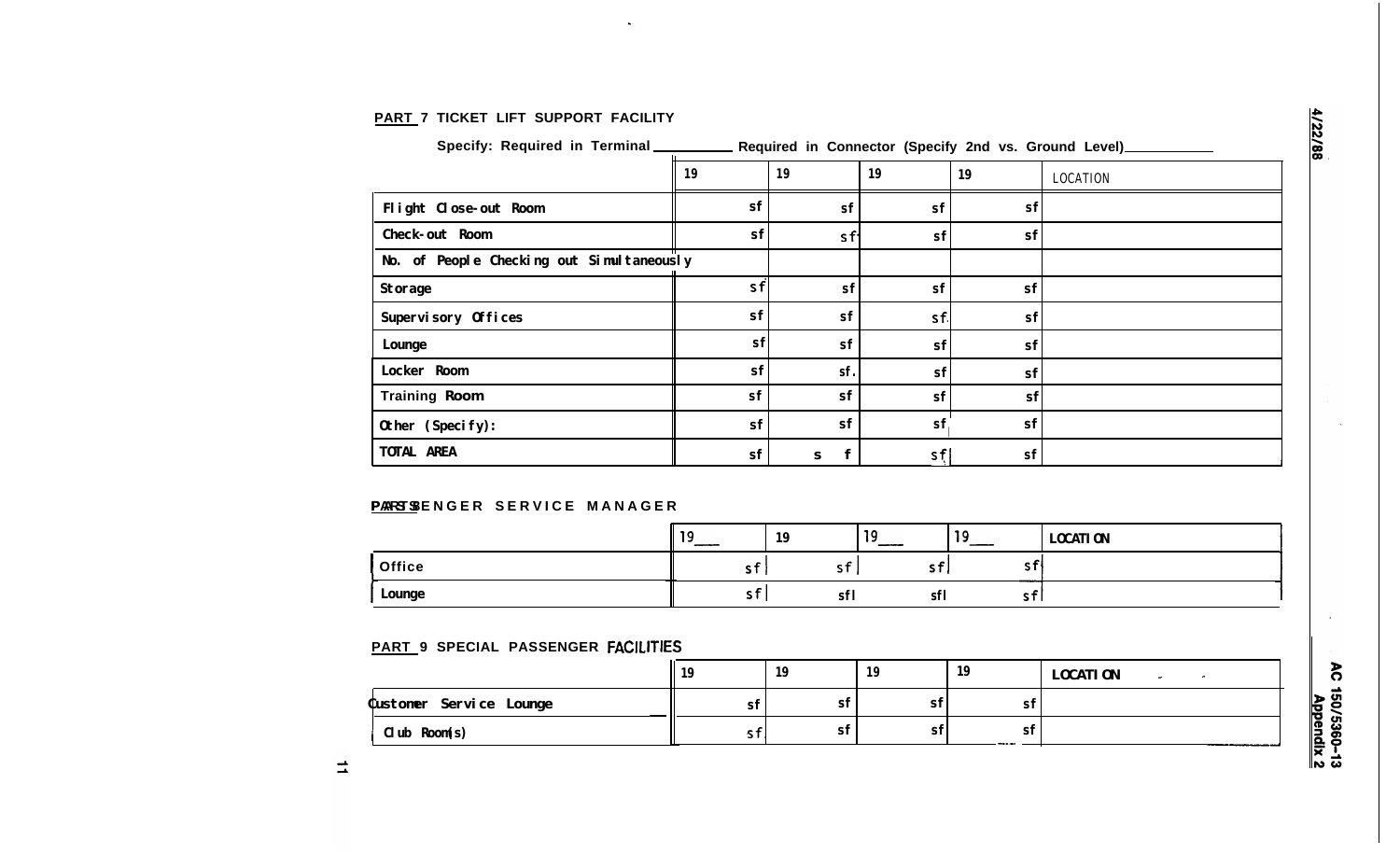#### **PART BOOUND BAGGAGE ROOM**

 $\vec{v}$ 

|                                     |                           | 19  | 19  | 19  | 19  | <b>LOCATION</b> |
|-------------------------------------|---------------------------|-----|-----|-----|-----|-----------------|
| Type (Specify Shared vs. Exclusive) |                           |     |     |     |     |                 |
| Clear Height                        |                           | ft. | ft. | ft. | ft. |                 |
| Clear Length                        |                           | ft. | ft. | ft. | ft. |                 |
| Clear Width                         |                           | ft. | ft. | ft. | ft. |                 |
| Sort                                | Available from One Side   | 1f  | If. | If. | If. |                 |
| Device( $s$ )                       | Available from Both Sides | 1f  | If. | If. | If. |                 |
| Parcels, etc.)                      | Special* (Skis, Oversize  | sf. | sf. | sf. | sf. |                 |

### **PART 11 INBOUND BAGGAGE**

|                         |                                                                      | 19           | 19     | 19  | 19  | <b>LOCATION</b> |
|-------------------------|----------------------------------------------------------------------|--------------|--------|-----|-----|-----------------|
| Baggage                 | <b>Width</b>                                                         | ft.          | ft.    | ft. | ft. |                 |
| Unloading               | length                                                               | ft.          | ft.    | ft. | ft. |                 |
|                         | Device #1                                                            | If.          | If.    | If. | 1f. |                 |
| Claim Device(sj         | Device $#2$                                                          | $\mathbf{f}$ | 1f.    | 1f. | 1f. |                 |
| (Passenger<br>Retrieval | Device $#3$                                                          | $1f$ .       | Īf.    | If. | If. |                 |
| of Bags)                | Device #4                                                            | 1f           | If.    | 1f. | 1f. |                 |
|                         | Provisions for<br>odd-size Baggage                                   | sf.          | sf.    | sf. | sf. |                 |
|                         | Baggage Service Offices (Including<br>storage for unclaimed baggage) | sf.          | $s$ f. | sf. | sf. |                 |
|                         | Special* (Skis, Oversize Parcels, etc.)                              | sf.          | sf.    | sf. | sf. |                 |

\*NOTE: This provision is not required at all'stations.

4/22/88

 $\mathbf{x}^{\mathbf{A}}$ 

**Contract Contract** 

 $\sim$  10  $\pm$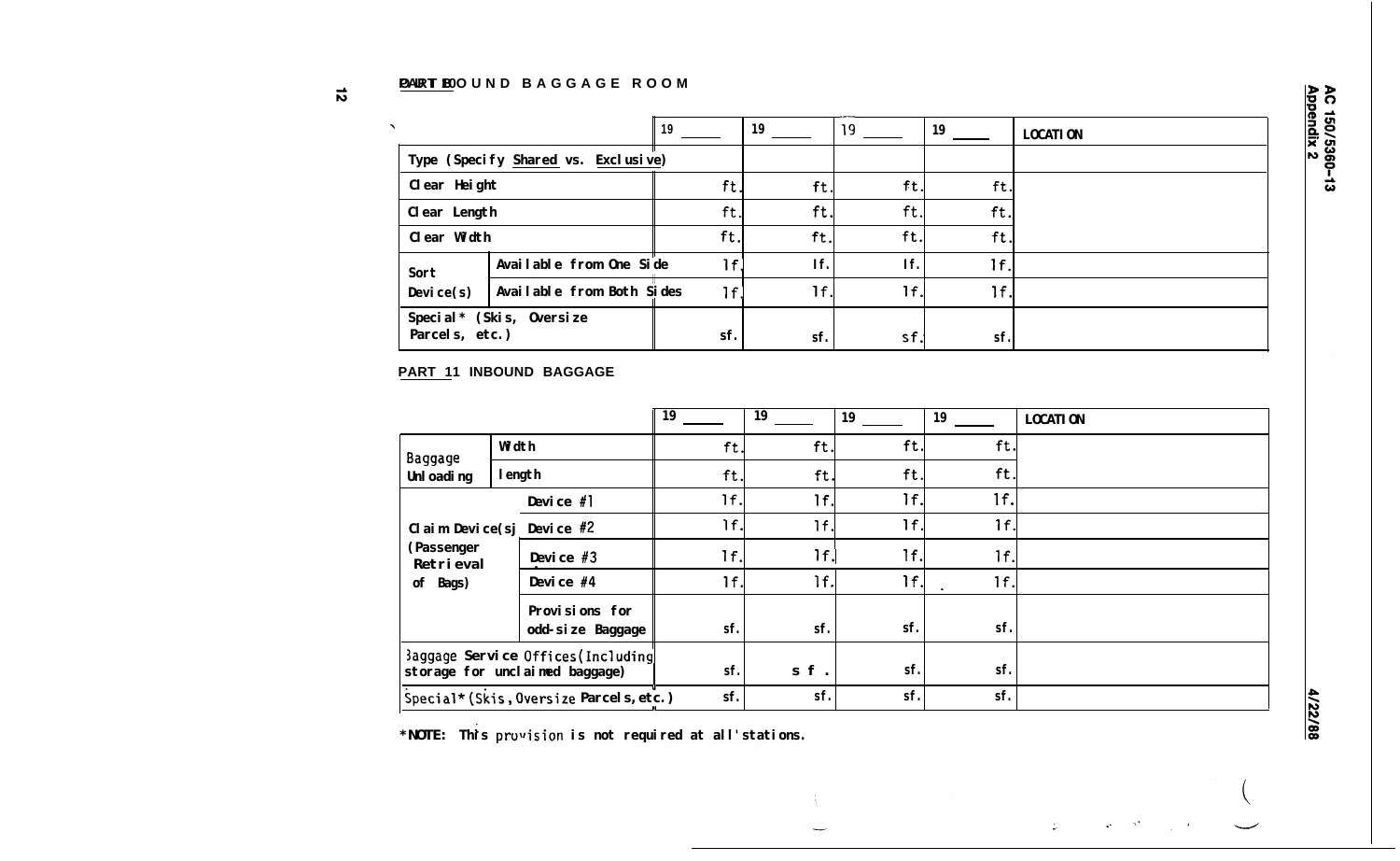# **PART 12 MISCELLANEOUS**

|                     |                                 |     | 19  | 19  |     | LOCATION |
|---------------------|---------------------------------|-----|-----|-----|-----|----------|
|                     | Mail and Express Transfer Areas | S T |     |     | ST. |          |
| <b>Skycaps Room</b> |                                 | sf. | ST. |     |     |          |
| <b>Other</b>        |                                 | sf. | sf. | st. | st. |          |
| (Specify):          |                                 | sf. | sf. | St. | sť. |          |

|                                           | 19  | 19  | 19   | 19  | <b>LOCATION</b> |
|-------------------------------------------|-----|-----|------|-----|-----------------|
| Flight Info. Center/Load and Clearance    | sf. | sf. | sf.  | sf. |                 |
| Communications/Teletype Area              | sf. | sf. | .sf. | sf. |                 |
| Telephone Equipment Rooms                 | sf. | sf. | sf.  | sf. |                 |
| Flight Plan Area(No. of positions@ 3 ft.) |     |     |      |     |                 |
| Weather Display                           | sf. | sf. | sf.  | sf. |                 |
| Operations Crew Area                      | sf. | sf. | sf.  | sf. |                 |
| <b>Crew Ready Room</b>                    | sf. | sf. | sf.  | sf. |                 |
| Crew Kit Bag Area (No. of bags)           |     |     |      |     |                 |
| Crew Mail Box Area (No. of boxes)         |     |     |      |     |                 |
| Crew Briefing Room                        | sf. | sf. | sf.  | sf. |                 |
| Storage                                   | sf. | sf. | sf.  | sf. |                 |
| Flight Administration                     | sf. | sf. | sf.  | SF  |                 |
| Dispatch Weather Service                  | sf. | sf. | sf.  | sf. |                 |

**A/77/RR** 

AC 150/5360-13<br><u>Appendix 2</u>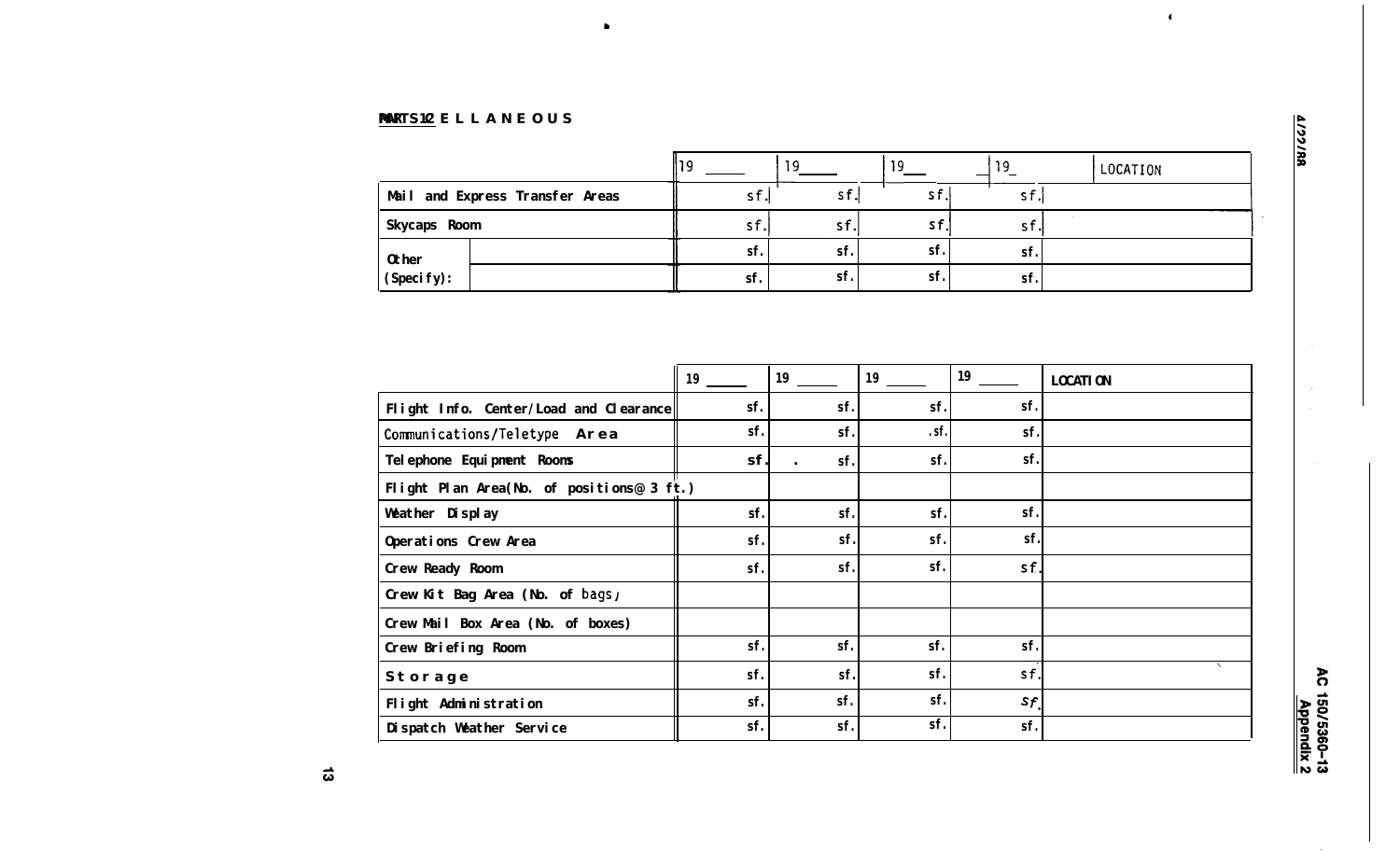AIRLINE OPERATIONS (CONT'D)

| AIRLINE <b>UPERAHUNS (CUNTLU)</b> |      |     |           |               |  |
|-----------------------------------|------|-----|-----------|---------------|--|
| Stewardess Administration         |      |     | S.        | S1            |  |
| Training Room                     | -S 1 | S f | st        | .sf           |  |
| Food Bank/Top- off Area           | -S1  | -st | -st       | S1            |  |
| Other (Specify):                  | -S I | sf  | <b>st</b> | <sub>sf</sub> |  |

# **PART 14 LINE CARGO FACILITIES**

| <b>PART 14 LINE CARGO FACILITIES</b> |              |    |      |    |                 |
|--------------------------------------|--------------|----|------|----|-----------------|
|                                      | $ 19\rangle$ | 19 | 19   | 19 | <b>LOCATION</b> |
| <b>Storage</b>                       | sf           | sf | sf   | sf |                 |
| <b>Supervisory Offices</b>           | sf           | sf | sf   | sf |                 |
| <b>Ready Room</b>                    | sf           | sf | sf   | sf |                 |
| <b>Locker Rooms</b>                  | sf           | sf | sf   | sf |                 |
| <b>Lunch Rooms</b>                   | sf           | sf | sf   | sf |                 |
| Clerical                             | sf           | sf | sf   | sf |                 |
| Training                             | sť           | sf | sf   | sf |                 |
| Other (Specify):                     | sf           | sf | 's f | sf |                 |

# **PART 15 CABIN SERVICES**

|                        |    |               | 19 | -19 | LOCATION |
|------------------------|----|---------------|----|-----|----------|
| Administrative Offices | sf | -st           | sf | -st |          |
| Cabin, Services Room   | St | <sub>sf</sub> | sf | s1  |          |
| Other (Specify):       | SТ | SΤ            |    |     |          |

 $\sim 10^{-11}$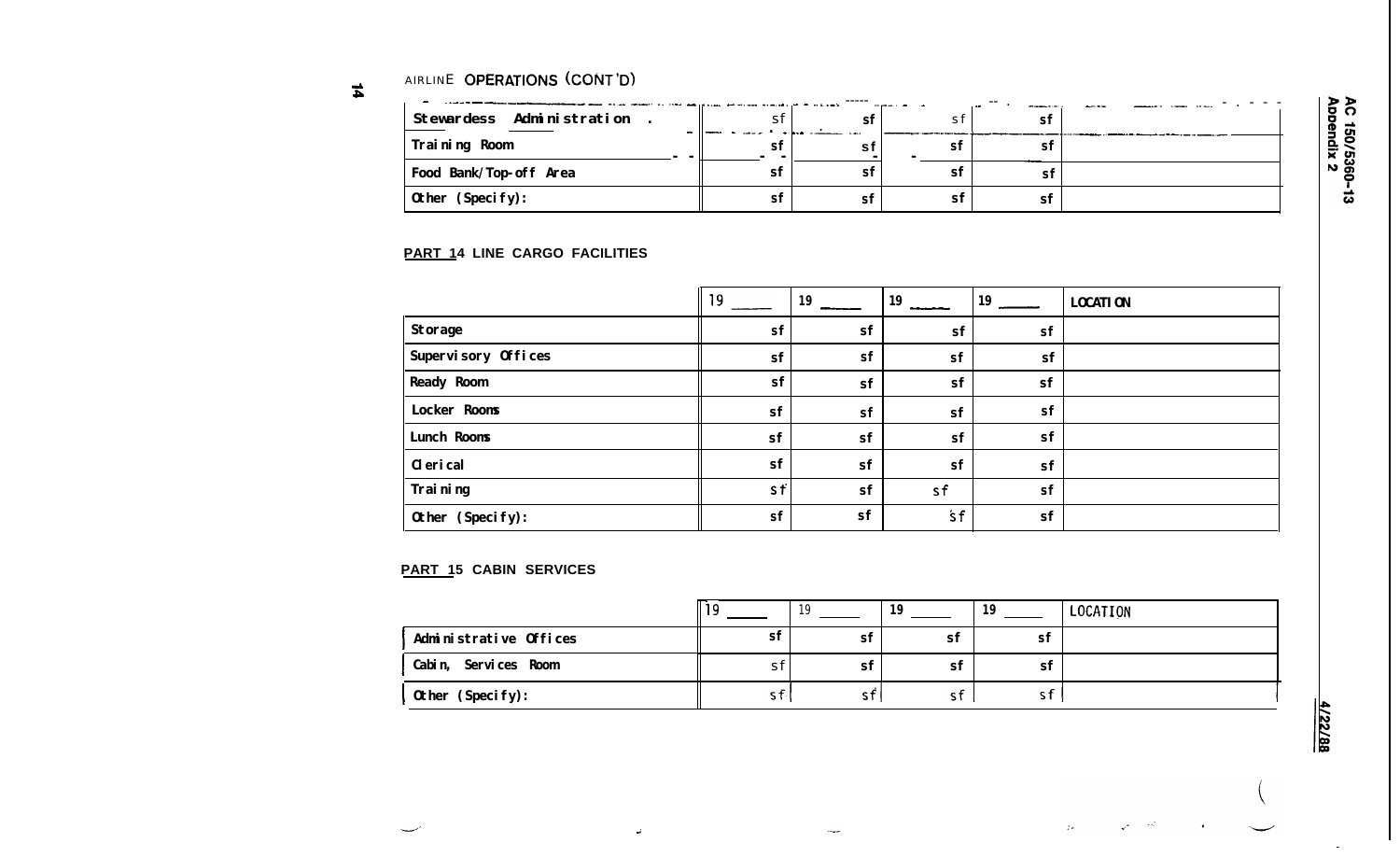#### **PART 15 FACILITIES MAINTENANCE**

|                  |    | 19  | 19        | 19 | <b>LOCATION</b> |
|------------------|----|-----|-----------|----|-----------------|
| <b>Shop</b>      | sf | -st | sf        | sf |                 |
| <b>Storage</b>   | S  | -st | <b>sf</b> | sf |                 |
| Other (Specify): |    |     |           |    |                 |

#### **PART 17 AIRCRAFT LINE MAINTENANCE SUPPORT AREA**

|                            | 19              | $_1$ 19 | 19              | 19                | <b>LOCATION</b> |
|----------------------------|-----------------|---------|-----------------|-------------------|-----------------|
| <b>Stores and Tools</b>    | sf              | sf      | sf              | sf                |                 |
| Technical Services         | sf              | sf      | sf              | sf                |                 |
| <b>Production Offices</b>  | sf              | sf      | S               | $\mathbf f$<br>sf |                 |
| Satellite Shops            | sf              | sf      | $s$ f $ $       | sf                |                 |
| <b>Wheel Storage Area</b>  | sf              | sf)     | sf'             | sf                |                 |
| Fluids Area                | sf              | sf      | sf              | sf                |                 |
| <b>Supervisory Offices</b> | $\bullet$<br>sf | sf      | sf              | sf                |                 |
| Other (Specify):           | sf              | sf      | sf              | sf                |                 |
| Locker Room*               | sf              | sf      | sf              | sf                |                 |
| Lounge *                   | sf              | sf      | sf<br>$\bullet$ | sf                |                 |
| Lunchroom*                 | sf              | sf      | sf              | sf                |                 |
| Restrooms*                 | sf              | sf      | sf              | sf                |                 |

**\*WE Depending upon the configurations of the various areas and specific official requirements, locker rooms, lounges, lunchrooms and restrooms can be located in one area. If not, indicate the requirements for each section.**

AC 150/5360-13<br>AC 150/5360-13

 $\parallel$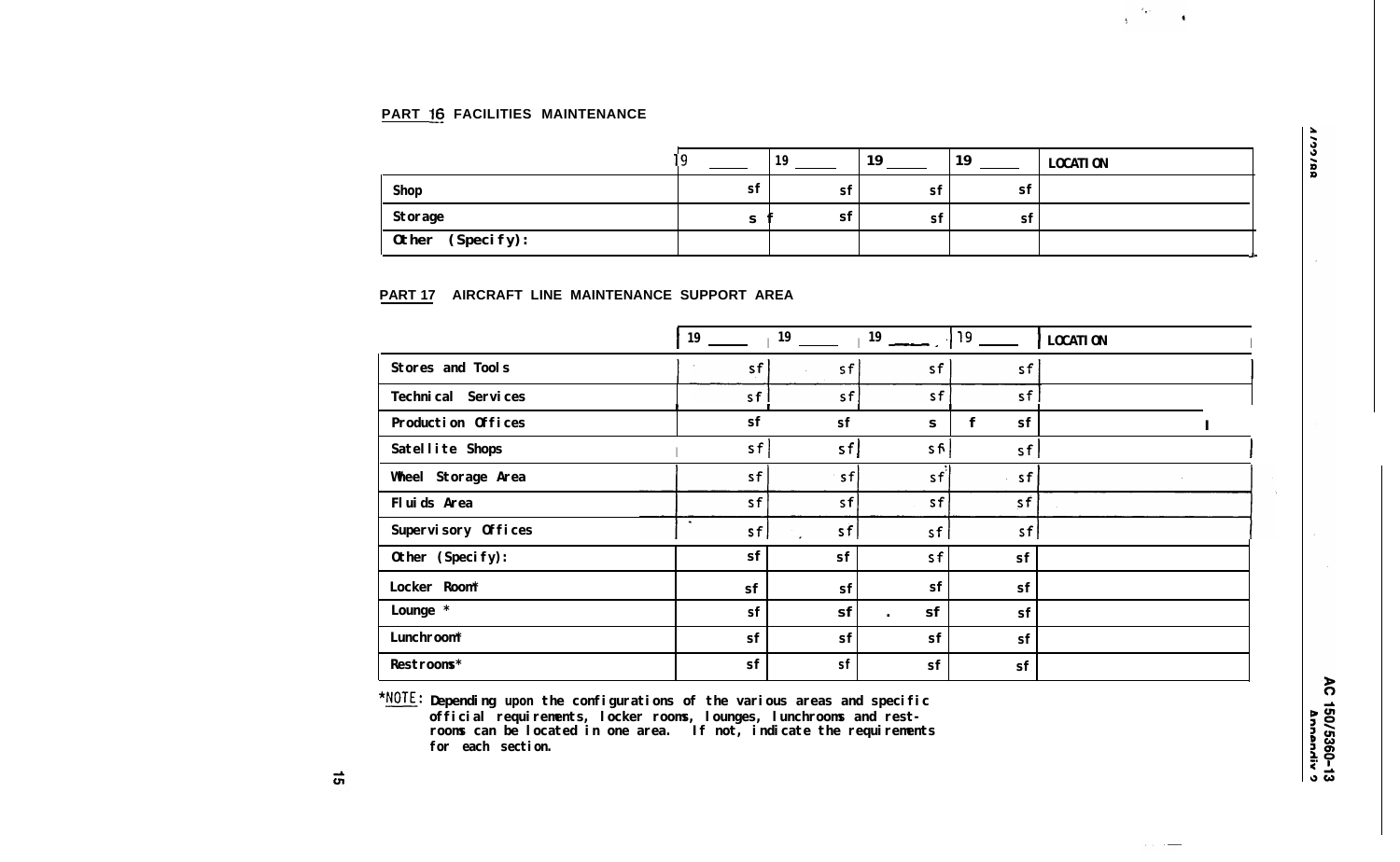#### $\vec{a}$ **PART 18 ADMINISTRATION**

| PART 18 ADMINISTRATION           |  |    |     |         |              |                 |
|----------------------------------|--|----|-----|---------|--------------|-----------------|
|                                  |  | 19 | 19  | 19      | 19           | <b>LOCATION</b> |
| City Manager's Office            |  | sf | sf  | sf      | sf           |                 |
| Secretarial                      |  | sf | sf  | sf      | sf           |                 |
| <b>Personnel Management</b>      |  | sf | sf  | sf      | sf           |                 |
| Secretarial                      |  | sf | sf  | sf      | $\mathbf{s}$ | f               |
| Controller including secretarial |  | sf | sf  | sf      | sf           |                 |
| Offices                          |  | sf | S   | sf<br>f | sf           |                 |
| <b>Conference Room</b>           |  | sf | sf  | sf      | sf           |                 |
| <b>M</b> scell aneous            |  | sf | 'sf | sf      | sf           |                 |
| Areas (Specify)                  |  | sf | sf  | sf      | sf           |                 |

# **PART 19 EMPLOYEE CAFETERIA**

|                                        | 19 |   | 19   | 10 | <b>LOCATION</b> |
|----------------------------------------|----|---|------|----|-----------------|
| Use)<br><b>Total</b><br>(Joint<br>Area |    | - | - 51 |    |                 |

# **PART 20 EMPLOYEE PARKING**

|                                          | 19 | 19 | 19 | <b>LOCATION</b> |
|------------------------------------------|----|----|----|-----------------|
| Maximum No. of Parking Spaces Required   |    |    |    |                 |
| Time of Day for Req.'d Max. Spaces       |    |    |    |                 |
| Preferential Parking Spaces for Carpools |    |    |    |                 |
|                                          |    |    |    |                 |

**AINAIDD**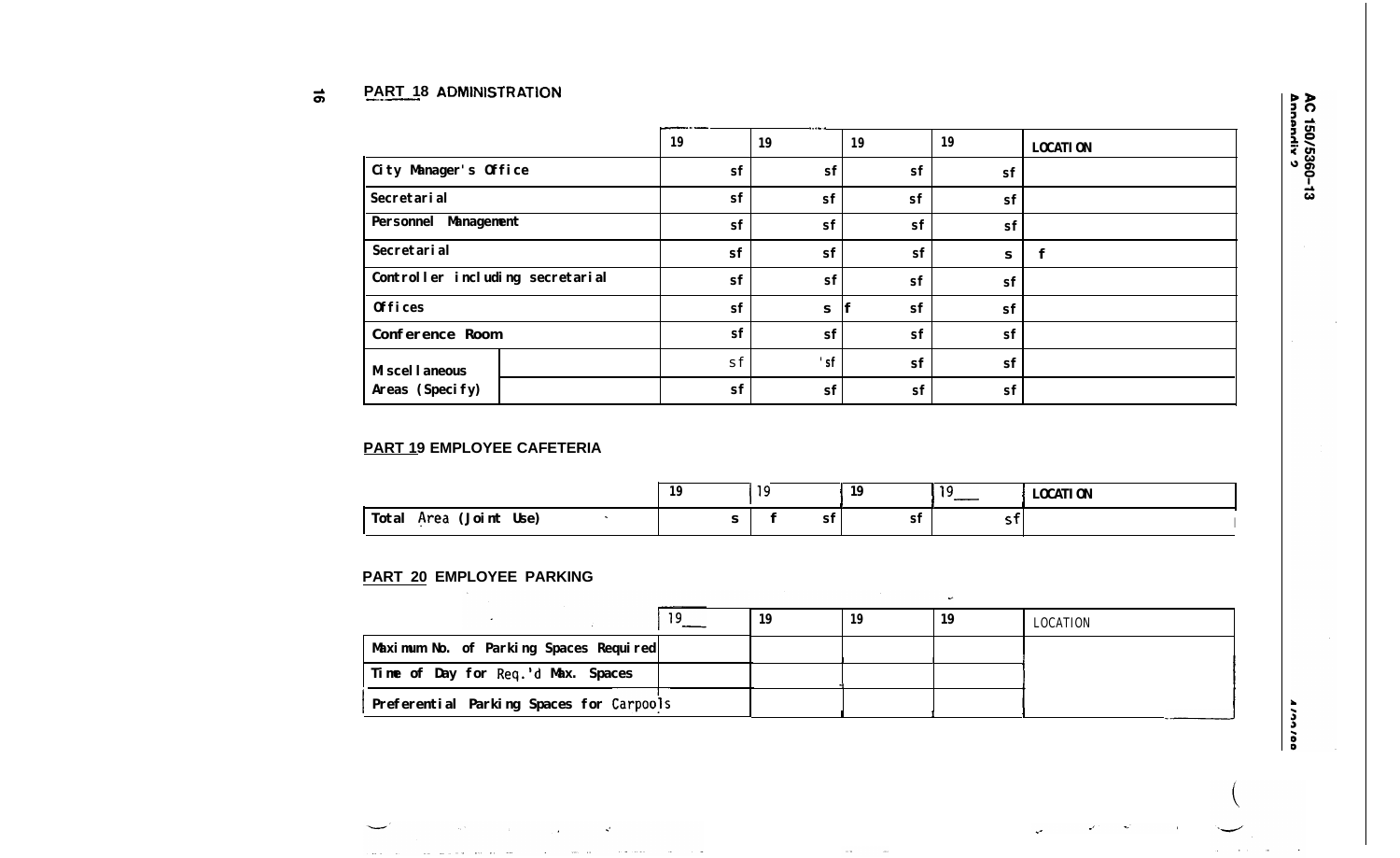### **SECTION 3 APRON**

| <b>FIXED APRON FACILITIES</b>     |                                                                                 |                |            |                 |  |  |  |
|-----------------------------------|---------------------------------------------------------------------------------|----------------|------------|-----------------|--|--|--|
|                                   |                                                                                 | N <sub>0</sub> | <b>YES</b> | <b>COMMENTS</b> |  |  |  |
| Guide-In System                   |                                                                                 |                |            |                 |  |  |  |
| <b>Potable Water</b>              |                                                                                 |                |            |                 |  |  |  |
| Electrical Power for Aircraft     |                                                                                 |                |            | Type:           |  |  |  |
| <b>Ground Rods</b>                |                                                                                 |                |            |                 |  |  |  |
| Hydrant Fueling                   |                                                                                 |                |            |                 |  |  |  |
|                                   | Aircraft Sewage Disposal Facility                                               |                |            |                 |  |  |  |
| Ramp Lighting                     |                                                                                 |                |            |                 |  |  |  |
| Ground Equipment Parking Off-Gate |                                                                                 |                |            |                 |  |  |  |
| Aircraft                          | No. of positions at terminal; Specify Aircraft Size:                            |                |            |                 |  |  |  |
| Parking                           | No. of positions Off-gate _____; Specify Aircraft Size:                         |                |            |                 |  |  |  |
|                                   | Overnight parking positions in addition to above ______; Specify Aircraft Size: |                |            |                 |  |  |  |

### **SECTION 4 REMOTE 'SUPPORT FACILITIES (Total Area)**

|                                  | 9     | 19    | 19       | 19     | <b>LOCATION</b> |
|----------------------------------|-------|-------|----------|--------|-----------------|
| Cargo Facility                   | acres | acres | acres    | acresi |                 |
| Aircraft MTC/Hangar/Shops        | acres | acres | acres    | acres  |                 |
| Automotive/GSE Maintenance Shops | acres | acres | acres    | acres  |                 |
| Remote Aircraft Parking          | acres | acres | acres. 1 | acres  |                 |
| Flight Kitchen                   | sf    | sf    | 's f     | s f    |                 |
| Employee Parking (No. Spaces)    |       |       |          |        |                 |
| $0$ ther(s)<br>(Specify)         |       |       |          |        |                 |
|                                  |       |       |          |        |                 |

 $\tau$ 

AC 150/5360-13<br>Appendix 2